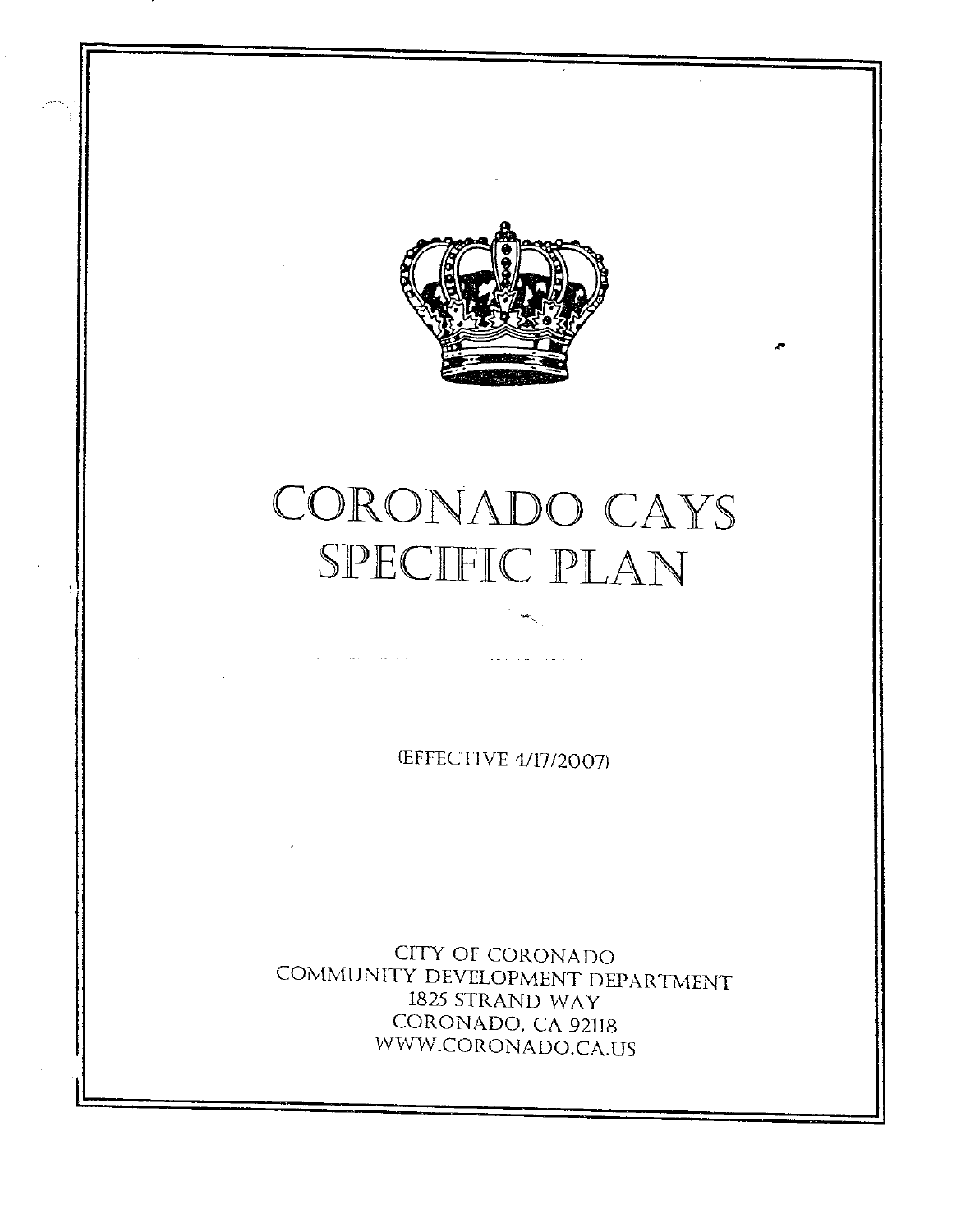### **90.02 GENERAL PROVISIONS**

**Chapter**

| Sections:         |                                                       |  |
|-------------------|-------------------------------------------------------|--|
| <u>90.02.010</u>  | Effect.                                               |  |
| 90.02.020         | Recreational facilities.                              |  |
| 90.02.030         | Swimming pools.                                       |  |
| <u>90.02.040</u>  | Greens, commons, malls and parks.                     |  |
| <u>90.02.050</u>  | Density.                                              |  |
| 90.02.060         | Parking.                                              |  |
| 90.02.070         | Bulkheads.                                            |  |
| 90.02.080         | Waterways.                                            |  |
| 90.02.090         | Street lights and traffic signs.                      |  |
| 90.02.100         | Underground utilities.                                |  |
| 90.02.110         | Median strips and parkways.                           |  |
| 90.02.120         | Corner lots.                                          |  |
| 90.02.130         | Land use plan.                                        |  |
| 90.02.140         | Signs.                                                |  |
| 90.02.150         | Height measurement of fence or wall.                  |  |
| 90.02.160         | Visibility across rear yards of waterfront dwellings. |  |
|                   |                                                       |  |
| 90.02.010 Effect. |                                                       |  |

 provisions with respect to the Coronado Cays constitute <sup>a</sup> comprehensive plan of e**ct.**<br>›ns with respect to the Coronado Cays constitute a comprehensive plan of<br>control and regulation by the City of Coronado, except as may otherwise be These provisions with respect to the Coronado Cays constitute a comprehensive plan of<br>development, control and regulation by the City of Coronado, except as may otherwise be<br>provided herein. The City of Coronado recognizes development, control and regulation by the City of Coronado, except as may otherwise be<br>provided herein. The City of Coronado recognizes that a master planned community has<br>been developed and that this specific plan is nec provided herein. The City of Coronado recognizes that a master planned community has ed herein. The City of Coronado recognizes that a master planned community has<br>leveloped and that this specific plan is necessary to maintain the unique quality of the<br>including the right to continue the land uses existing been developed and tha<br>Cays, including the right<br>codified in this title.

### **Recrimed in this title.**<br>90.02.020 Recreational facilities.

**creational facilities.**<br>facilities may be located in any zone of the Coronado Cays. Recreational **0 Recreational facilities.**<br>onal facilities may be located in any zone of the Coronado Cays. Recreational<br>may include, but are not limited to, the following: beaches, swimming rafts and Recre ational facilities may be located in any zone of the Coronado Cays. Recreational<br>is may include, but are not limited to, the following: beaches, swimming rafts and<br>launching ramps, dry and wet boat storage, volley ball cou facilities may include, but are not limited to, the following: beaches, swimming rafts and<br>floats, launching ramps, dry and wet boat storage, volley ball courts, fire pits and rings;<br>beach club and vacht club buildings, in floats, launching ramps, dry and wet boat storage, volley ball courts, fire pits and rings; aunching ramps, dry and wet boat storage, volley ball courts, fire pits and rings;<br>:lub and yacht club buildings, including dining, cooking and bar facilities, locker<br>sauna rooms, game and club rooms: offices related to ma beach club and yacht club buildings, including dining, cooking and bar facilities, locker<br>rooms, sauna rooms, game and club rooms; offices related to management of common<br>areas, playground facilities, badminton and tennis rooms, sauna rooms, game and club rooms; offices related to management of common sauna rooms, game and club rooms; offices related to management of common<br>playground facilities, badminton and tennis courts, therapeutic pools, swimming<br>and other equipment related to recreational use including buoys and areas, p layground facilities, badminton and tennis courts, therapeutic pools, swimming<br>nd other equipment related to recreational use including buoys and markers, related<br>and storage areas and other related recreational facilities pools, and other equipment related to recreational use including buoys and mar<br>parking and storage areas and other related recreational facilities constructed, e<br>installed for the benefit and exclusive use of the residents

## **Suica for the benefit and exerce**<br>90.02.030 Swimming pools.

2.030 Swimming pools.<br>swimming pool, or decorative pond (including associated equipment) or any other body **.02.030 Swimming pools.**<br>y swimming pool, or decorative pond (including associated equipment) or any other body<br>water which contains water 18 inches or more in depth for use in connection with any Any swir nming pool, or decorative pond (including associated equipment) or any other body<br>which contains water 18 inches or more in depth for use in connection with any<br>unit, shall be at least five feet from any side or rear prope of w ater which contains water 18 inches or more in depth for use in connection with any<br>Iling unit, shall be at least five feet from any side or rear property line and 10 feet from<br>front property line. No such body of water sh dwellir g unit, shall be at least five feet from any side or rear property line and 10 feet from<br>nt property line. No such body of water shall be permitted in any required yard space<br>the enclosing fence required by the City of Cor any front property line. No such body of water shall be permitted in any required yard space<br>unless the enclosing fence required by the City of Coronado is permitted under the<br>provisions of walls and fences of the zoning a unless the enclosing fence required by the City of Coronado is permitted under the provisions of walls and fences of the zoning area that is applicable. Pool and decorative pond equipment shall be required to comply with the City of Coronado noise ordinance.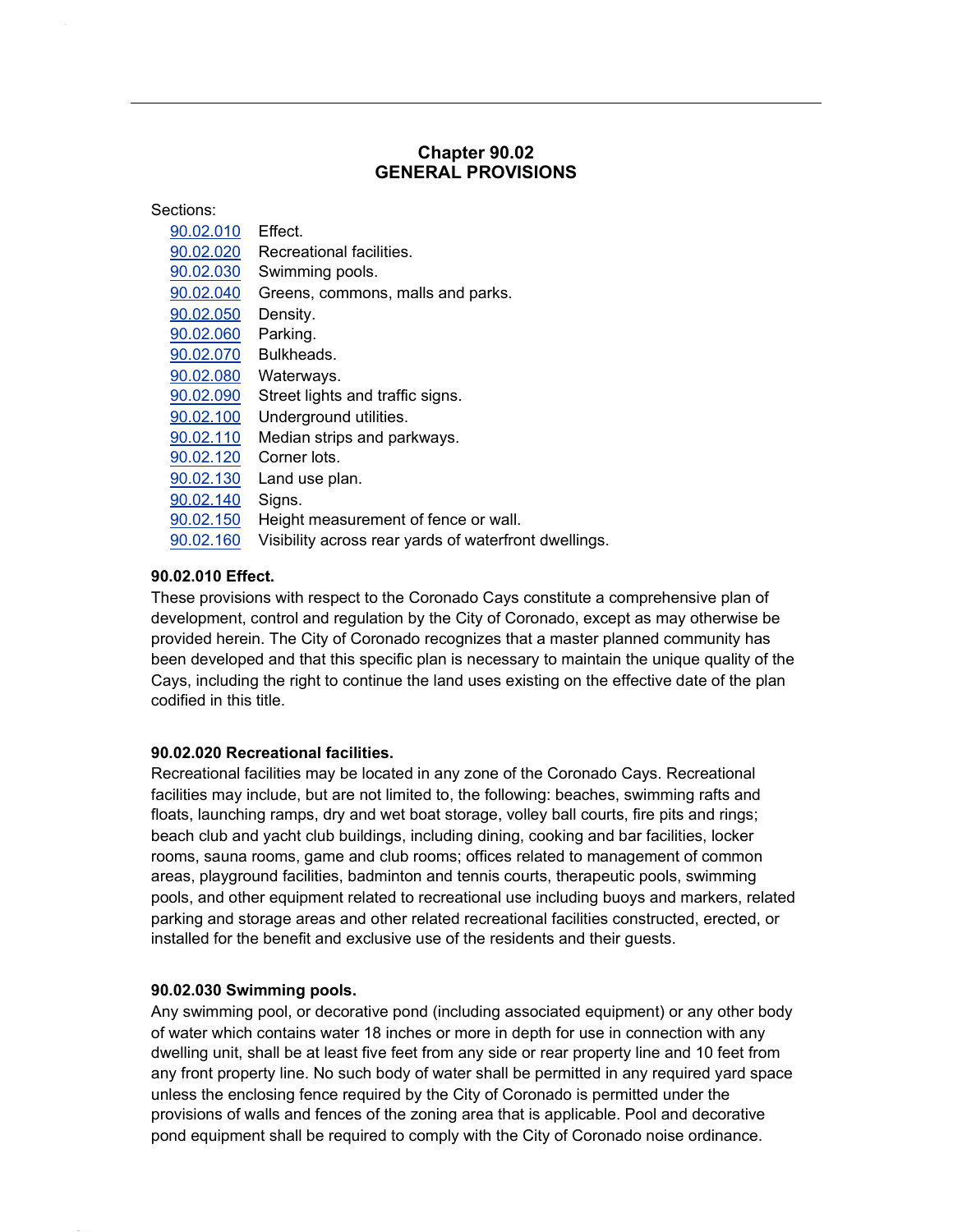## **Greens, commons, malls and parks.** Facilitieswalks

**Greens, commons, malls and parks.**<br>and features within these areas may include, but are not limited to, the following: **90.02.040 Greens, commons, malls and parks.**<br>Facilities and features within these areas may include, but are not limited to, the following:<br>walks and malls, sprinklers and lawns, shrubbery, trees and greenery, rocks, boar and features within these areas may include, but are not limited to, the following:<br>I malls, sprinklers and lawns, shrubbery, trees and greenery, rocks, boardwalks,<br>outdoor furniture, outdoor lighting, sculpture, fountains walks walks and malls, sprinklers and lawns, shrubbery, trees and greenery, rocks, boardwalks,<br>benches, outdoor furniture, outdoor lighting, sculpture, fountains and reflecting pools. All<br>other items related to and a part of the hes, outdoor furniture, outdoor lighting, sculpture, fountains and reflecting pools. All<br>items related to and a part of the landscape design, including screen walls and fences,<br>be permitted, providing no items are detrimen other items related to and a part of the landscape design, including screen walls and fences,<br>shall be permitted, providing no items are detrimental to public welfare or a hazard to traffic<br>safety. Landscape and sprinkler shall be permitted, providing no items are detrimental to public welfare or a hazard to traffic approval.

## approval.<br>90.02.050 Density.

2.050 Density.<br>maximum allowable density for the specific plan area is the net area of fee lands **Density.**<br>um allowable density for the specific plan area is the net area of fee lands<br>in square feet and divided by 4,000. Net area shall be the gross area less the The n The maximum allowable density for the specific plan area is the net area of fee lands<br>expressed in square feet and divided by 4,000. Net area shall be the gross area less the<br>areas devoted to commercial use and the street sed in square feet and divided by 4,000. Net area shall be the gross area less the<br>devoted to commercial use and the street rights-of-way. Waterway areas of fee lands<br>school site and municipal service areas shall not be de areas devoted to commercial use and the street rights-of-way<br>parks, school site and municipal service areas shall not be de<br>exceed one living unit for each 4,000 square feet of land.

## execce one aving and to<br>**90.02.060 Parking.**

.<br>20.060 Parking.<br>Residential Parking Requirements. Each residential unit shall provide a minimum of two **ırking.**<br>ıl Parking Requirements. Each residential unit shall provide a minimum of two<br>accessible, continuously usable off-street parking spaces to be used A. Residen ial Parking Requirements. Each residential unit shall provide a minimum of two<br>y accessible, continuously usable off-street parking spaces to be used<br>for parking operable motor vehicles. Storage of inoperable motor vehicle convenient y accessible, continuously usable off-street parking spaces to be used<br>for parking operable motor vehicles. Storage of inoperable motor vehicles in<br>Zones shall be prohibited except for residential units that provide more t exclusively for parking operable motor vehicles. Storage of inoperable motor vehicles in<br>Residential Zones shall be prohibited except for residential units that provide more than two<br>enclosed off-street parking spaces. The Residential Zones shall be prohibited except for residential units that provide more than two isidential Zones shall be prohibited except for residential units that provide more than two<br>closed off-street parking spaces. The net dimensions of each space shall be a minimum<br>nine feet by 20 feet except for waterfront enclosed off-street parking spaces. The net dimensions of each spac<br>of nine feet by 20 feet except for waterfront villas. The parking require<br>villas is contained in Chapter 90.08 CMC. Waterfront Villa Zone. as is contained in Chapter <u>90.08</u> CMC, Waterfront Villa Zone.<br>Parking and Storage on Residential Lots. No boats, trailers, motor vehicles, machinery, or

material and Storage on Residential Lots. No boats, trailers, motor vehicles, machinery<br>The exterior and equipment may be stored on the exterior areas of residential lots. and Storage on Residential Lots. No boats, trailers, motor vehicles, machinery, or<br>prial and equipment may be stored on the exterior areas of residential lots.<br>boats, trailers, and motor vehicles in an operable condition m other material and equipment may be stored on the exterior areas of residential lots. erial and equipment may be stored on the exterior areas of residential lots.<br>boats, trailers, and motor vehicles in an operable condition may be parked in the<br>of a residential lot not to exceed 72 consecutive hours. Vehicl However, boats, trailers, and motor vehicles in an operable condition may be parked in the<br>driveway of a residential lot not to exceed 72 consecutive hours. Vehicles parked on a<br>driveway, including boats and trailers, shal driveway of a residential lot not to exceed 72 consecutive hours. Vehicles parked on a driveway, including boats and trailers, shall be parked perpendicular to the street and not block any portion of the adjoining sidewalk.

## block any portion of the da<sub>j</sub>.<br>90.02.070 Bulkheads.

**Bulkheads.**<br>shall be concrete installed on all fee lands fronting on waterways, except those **90.02.070 Bulkheads.**<br>Bulkheads shall be concrete installed on all fee lands fronting on waterways, except those<br>areas devoted to beaches. Bulkheads shall not be located within the channel right-of-way. heads shall be concrete installed on all fee lands fronting on waterways, except those<br>s devoted to beaches. Bulkheads shall not be located within the channel right-of-way.<br>City shall maintain the causeways including bulkh areas devoted to beaches. Bulkheads shall not be located<br>The City shall maintain the causeways including bulkhead<br>responsibility of the homeowners or their association.

## **Waterways.**<br>190.02.080 Waterways.

.<br>2.02.080 Waterways.<br>Standards. Docks, rafts, floats, beaches, navigational aids, footings, pilings and related **Waterways.**<br>rds. Docks, rafts, floats, beaches, navigational aids, footings, pilings and related<br>facilities may be constructed and maintained within a 45-foot easement on each A. Standards. Docks, rafts, floats, beaches, navigational aids, footings, pilings and related<br>wharfage facilities may be constructed and maintained within a 45-foot easement on each<br>side and each end of the 150- and 170-fo wharfage facilities may be constructed and maintained within a 45-foot easement on each<br>side and each end of the 150- and 170-foot channels and within a 55-foot easement on 200-<br>foot channels. Additionally there will be a side and each end of the 150- and 170-foot channels and within a 55-foot easement on 200foot channels. Additionally there will be a mooring encroachment of five feet beyond the 45foot area and seven feet beyond the 55-foot area.<br>B. Maintenance. (Reserved).

C. Protection. The City shall provide police and fire protection for the waterways.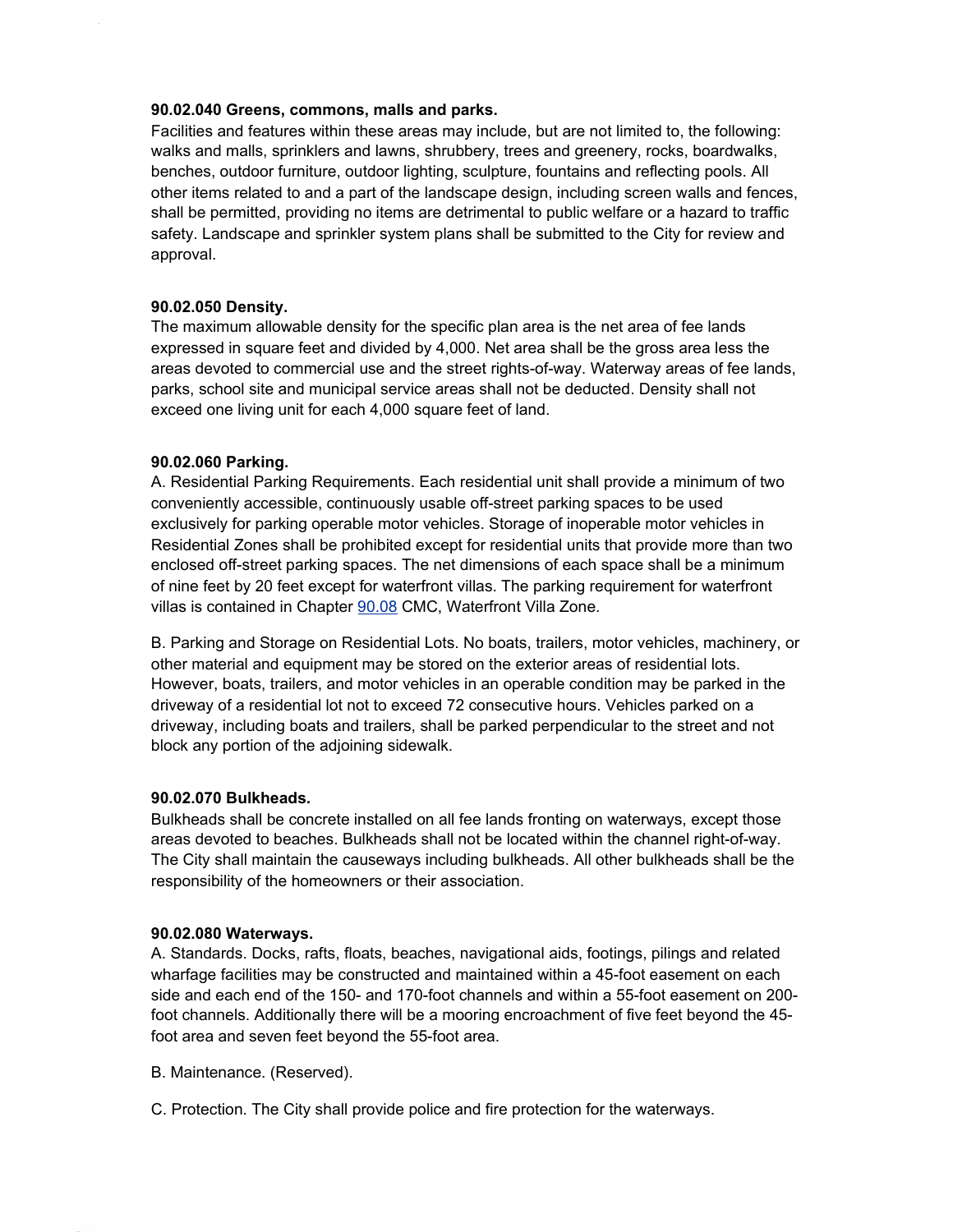### **90.02.090 Street lights and traffic signs.**

The City will provide and maintain street lights and traffic signs.

### **90.02.100 Underground utilities.**

All utilities shall be located underground.

### **Mediance onder be recalled and parkways.**<br>90.02.110 Median strips and parkways.

dian strips and parkways.<br>within the median strips on the 86- and 90-foot rights-of-way, as well as tree I**0 Median strips and parkways.**<br>ance within the median strips on the 86- and 90-foot rights-of-way, as well as tree<br>in the median, shall be the responsibility of the City of Coronado. All parkway Maintenance within the median strips on the 86- and 90-foot rights-of-way, as well as tree<br>pruning in the median, shall be the responsibility of the City of Coronado. All parkway<br>maintenance, trees in wells within the dedi pruning in the median, shall be the responsibility of the City of Coron<br>maintenance, trees in wells within the dedicated streets, parking islar<br>causeways is the responsibility of the homeowners' association.

### **Construction Corporation**<br>90.02.120 Corner lots.

**0 Corner lots.**<br>walls or hedges on corner lots may not be closer than 25 feet to the property line for **90.02.120 Corner lots.**<br>Fences, walls or hedges<br>traffic safety vision.

## aano salety vision.<br>90.02.130 Land use plan.

**02.130 Land use plan.**<br>Map. The boundaries of the specific plan area are depicted on a map entitled the **Land use plan.**<br>he boundaries of the specific plan area are depicted on a map entitled the<br>Cays Specific Plan Map, initially dated March 23, 2001, adopted by resolution of A. I lap. The boundaries of the specific plan area are depicted on a map entitled the<br>onado Cays Specific Plan Map, initially dated March 23, 2001, adopted by resolution of<br>City Council, as may be amended from time to time, lik Coronac o Cays Specific Plan Map, initially dated March 23, 2001, adopted by resolution of<br>Council, as may be amended from time to time, likewise by resolution of the City<br>and which shall at all times be on file in the Office of t the City Council, as may be amended from time to time, likewise by resolution of the City<br>Council, and which shall at all times be on file in the Office of the City Clerk. The specific<br>plan area is divided into village are plan area is divided into village areas whose boundaries are also depicted on that map.

B. Both the City zoning ordinance and the specific plan applies to the Coronado Cays.

C. If a conflict arises between the terms and conditions of the specific plan and the zoning ordinance, the specific plan shall prevail. linance, the specific plan shall prevail.<br>Any more stringent requirements will be the responsibility of the Coronado Cays

D. Any more stringent requirements will be the responsibility of the Q<br>homeowners' association by inclusion in its member handbook. homeowners' association by inclusion in its member handbook.<br>90.02.140 Signs.

All signage will comply with the City's sign ordinance as modified from time to time.

### **90.02.150 Height measurement of fence or wall.**

The height of a fence, a wall or hedges shall be measured from the lowest adjoining side.

## **Visibility across rear yards of waterfront dwellings.** Theclear

2.160 Visibility across rear yards of waterfront dwellings.<br>rear vard of dwellings adjoining either a channel or the bay must be kept sufficiently .**160 Visibility across rear yards of waterfront dwellings.**<br>ear yard of dwellings adjoining either a channel or the bay must be kept sufficiently<br>of plants and trees to allow good visibility across that portion of the lot The rear yard of dwellii<br>clear of plants and tree<br>the bulkhead wall.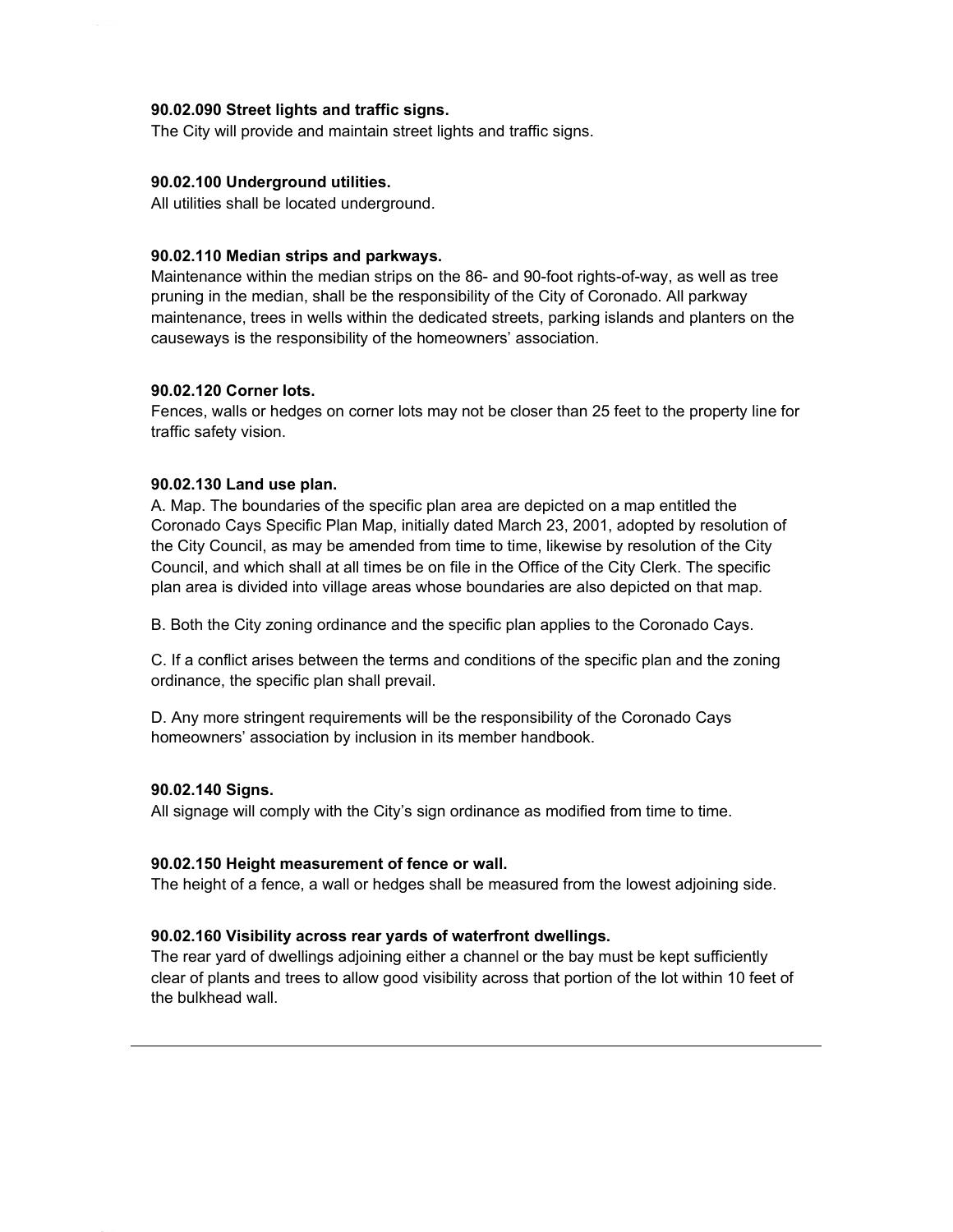### **90.04 DEFINITIONS**

**Chapter**

| Sections: |                               |
|-----------|-------------------------------|
| 90.04.010 | General.                      |
| 90.04.020 | Architectural features.       |
| 90.04.030 | Basement.                     |
| 90.04.040 | Building height.              |
| 90.04.050 | Developer.                    |
| 90.04.060 | EII.                          |
| 90.04.070 | Garage, one-story.            |
| 90.04.080 | Garage, private.              |
| 90.04.090 | Green area.                   |
| 90.04.100 | Hedge.                        |
| 90.04.110 | Story.                        |
| 90.04.120 | Sun shade or patio structure. |
| 90.04.130 | Waterway.                     |
| 90.04.140 | Wing or ell.                  |
| 90.04.150 | Yard.                         |

### 90.04.010 General.

For the purpose of this specific plan, certain terms used herein are defined as follows. Where this specific plan is silent the Coronado Municipal Code shall prevail.

### **90.04.020 Architectural features.**

**90.04.020 Architectural features.**<br>"Architectural features" may include eaves, rakes, fireplace chimneys, bay windows, corbels, **90.04.020 Architectural features.**<br>"Architectural features" may include eaves, rakes, fireplace chimneys, bay windows, corbels,<br>copings, abutments, veneers, caps, cornices, awnings, hoods, canopies, planters, oriels, copings, abutments, veneers, caps, cornices, awnings, hoods, canopies, planters, oriels, and unenclosed balconies.

featuresî shall not extend to the ground or increase the gross floor area. **90.04.030**

## **Basement.**<br>190.04.030 Basement.

**asement.**<br>means a story partly underground and having one-half or more of its height **030 Basement.**<br>nent" means a story partly underground and having one-half or more of its height<br>the average level of the adioining ground. A basement occupied only for parking "Basement" means a story partly underground and having one-half or more of its height<br>below the average level of the adjoining ground. A basement occupied only for parking<br>storage or heating or other building accessories s below the average level of the adjoining ground. A basement occupied only for parking storage or heating or other building accessories shall be designated as a cellar and shall not be considered to be a story.

### **Building** height.<br>**90.04.040 Building height.**

**4.040 Building height.**<br>height of a building shall be measured vertically from the top of the crown in the street **.04.040 Building height.**<br>e height of a building shall be measured vertically from the top of the crown in the street<br>mid-point of building, as constructed by the original developer in front of the building, to The height of a building shall be measured vertically from the top of the crown in the street<br>at mid-point of building, as constructed by the original developer in front of the building, to<br>the highest point of the structu at mid-point of building, as constructed by the original developer in front of the building, to mid-point of building, as constructed by the original developer in front of the building, to<br>e highest point of the structure, excluding chimneys, except for custom homes described<br>Chapter 90.06 CMC, which shall be measure the highes t point of the structure, excluding chimneys, except for custom homes described<br>90.06 CMC, which shall be measured from the top of the coping or cap on the<br>as constructed by the original developer, to the highest point of in Chapter 90.06 CMC, w<br>bulkhead, as constructed<br>excluding chimneys. excluding chimneys.<br>**90.04.050 Developer.**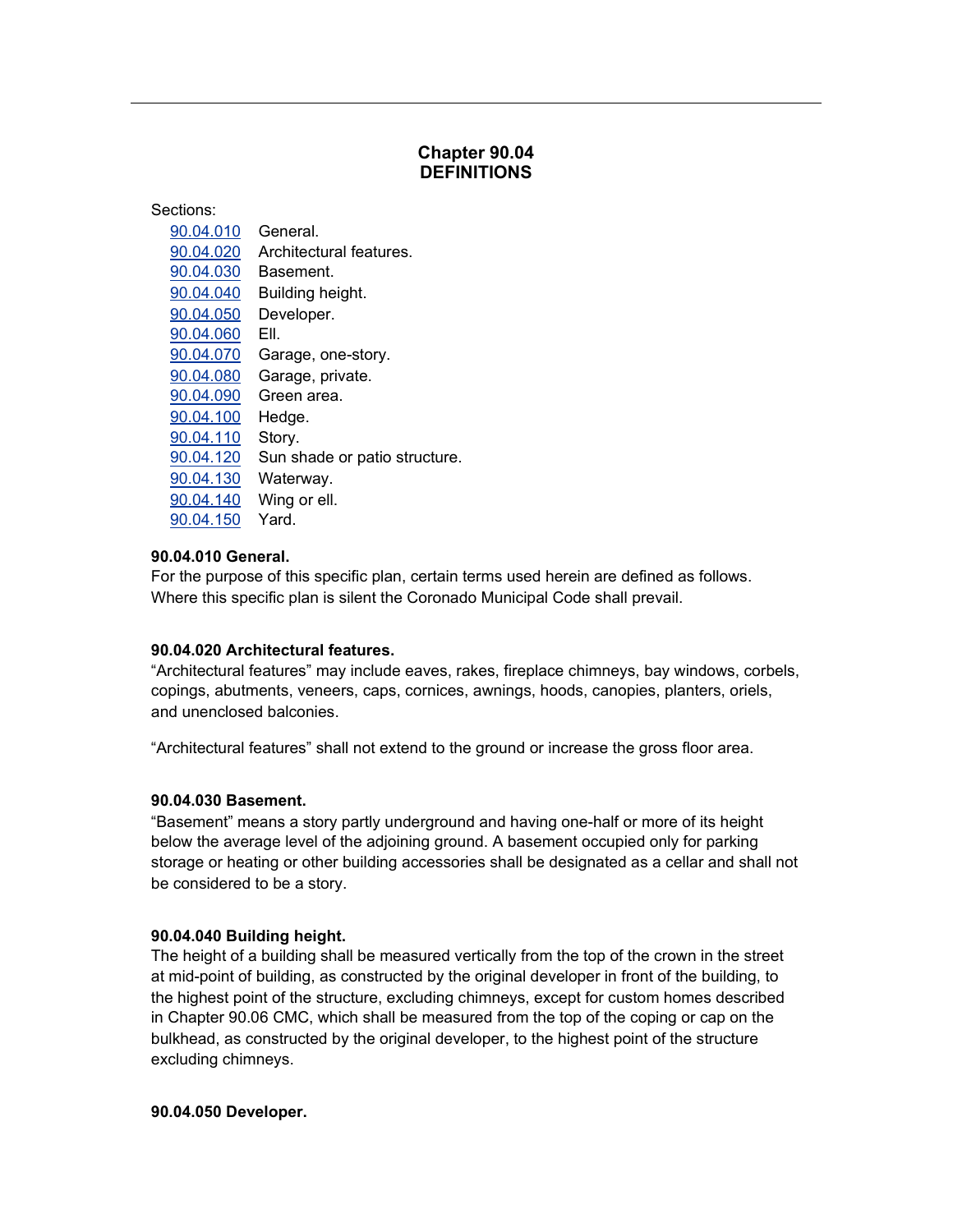means the original grantee of the Coronado Cays from the City of Coronado "Developer" means the original grantee<br>and/or his successors and assigns. and/or his successors and assigns.<br>90.04.060 EII.

See "Wing or ell."

## **gee wing or eii.**<br>90.04.070 Garage, one-story.

"One-story garage" means that portion of a private garage between the upper surface of any floor and the upper surface of the ceiling or roof above.

## **Garage, private.**<br>90.04.080 Garage, private.

**garage, private.**<br>garage" means an accessory to, or a portion of, a main building, used or designed **04.080 Garage, private.**<br>ivate garage" means an accessory to, or a portion of, a main building, used or designed<br>use only for the shelter and/or storage of operable passenger vehicles or trucks of not "Priva te garage" means an accessory to, or a portion of, a main building, used or designed<br>e only for the shelter and/or storage of operable passenger vehicles or trucks of not<br>than one ton rated capacity, owned or operated by o for use only for the shelter and/or storage of operable passenger vehicles or trucks of not<br>more than one ton rated capacity, owned or operated by occupants of the main building,<br>including usable space (including storage a more than one ton rated capacity, owned or operated by occupants of the main building, e than one ton rated capacity, owned or operated by occupants of the main building,<br>uding usable space (including storage areas, workshops, and similar areas, as long as<br>area is not more than 50 percent separated by a wall includi the area is not more than 50 percent separated by a wall) and convenient ingress and egress thereto.

## egress arerete.<br>90.04.090 Green area.

**90 Green area.**<br>area" means a lot within a subdivision, used for landscaping and/or recreational **Green area.**<br>:a" means a lot within a subdivision, used for landscaping and/or recreational<br>owned by an association and/or residents of the subdivision or project. Green "Green area" means a lot within a subdivision, used for landscaping and/or recreational<br>purposes, owned by an association and/or residents of the subdivision or project. Green<br>areas are created for nonresidential use for t purposes, owned by an a<br>areas are created for nor<br>maintained by them. maintained by them.<br>**90.04.100 Hedge.** 

means <sup>a</sup> fence or boundary formed by <sup>a</sup> dense row of shrubs or trees. **90.04.110**

### **Story.**<br>90.04.110 Story.

**10 Story.**<br>means that portion of a building included between the surface of any floor and the **10 Story.**<br>neans that portion of a building included between the surface of any floor and the<br>of the floor next above it, or if there be no floor above it, then the space between "Stor surface of the floor next above it, or if there be no floor above it, then the space between such floor and the ceiling next above it.

### **Sun shade orpatio structure.** <sup>A</sup>roof,

**.04.120 Sun shade or patio structure.**<br>"sun shade or patio structure" is a one-story structure partly or completely covered by a **l.120 Sun shade or patio structure.**<br>n shade or patio structure" is a one-story structure partly or completely covered by a<br>and with a least one-half of its perimeter walls completely open on one or more of its A "sur shade or patio structure" is a one-story structure partly or completely covered by a<br>nd with a least one-half of its perimeter walls completely open on one or more of its<br>and which is designated to be used as a shelter for roof, and with a least one-half of its perimeter walls completely open on one or more of its<br>sides, and which is designated to be used as a shelter for recreational or outdoor living<br>purposes accessory to a single-family d sides, and which is designated to be used as a shelter for recreational or outdoor living and which is designated to be used as a shelter for recreational or outdoor living<br>ses accessory to a single-family dwelling. The structure shall not include vehicle or<br>storage structures. It may be either freestanding or purpose: building.

ballanig.<br>**90.04.130 Waterway.**<br>"Waterway" means a navig<br>other bulkhead. "Waterway" means a navigable body of water from the face of a bulkhead to the face of any other bulkhead.<br>**90.04.140 Wing or ell.**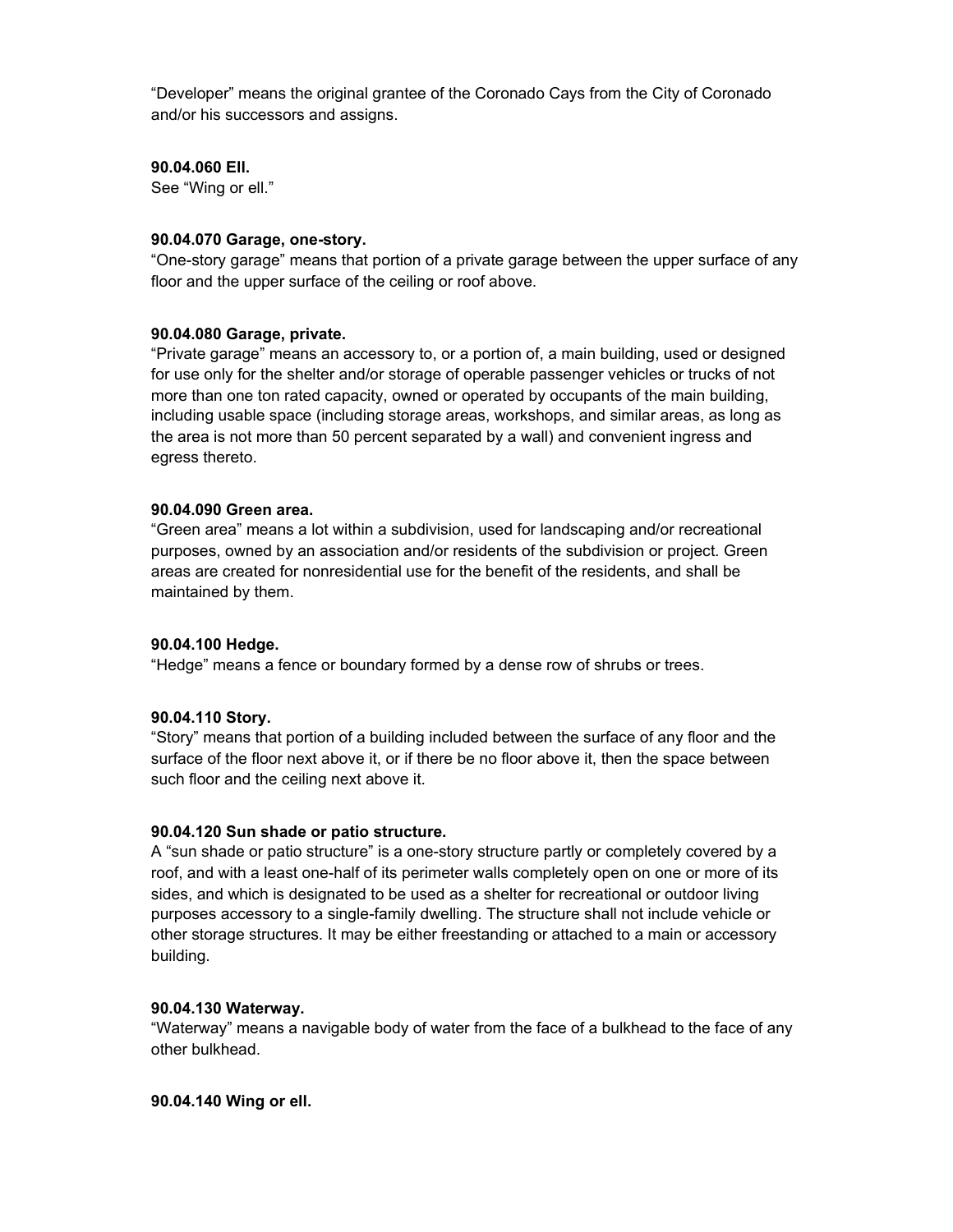or ellî means apart or feature projecting from and subordinate to the main or central "Wing or ell" means apart or feature projecting from and subordinate to the n<br>part of the main dwelling, containing one or more rooms of the dwelling.

## **yarder the main awe.**<br>90.04.150 Yard.

**150 Yard.**<br>means an open space on a lot on which a building is situated and, except as **Yard.**<br>ans an open space on a lot on which a building is situated and, except as<br>provided in applicable provisions of this specific plan, is unoccupied or "Yard" means an open space on a lot on which a building is situated and, except as<br>vided in applicable provisions of this specific plan, is unoccupied or<br>from the ground to the sky. When a vard dimension is given, it represents the otherwise provided in applicable provisions of this specific plan, is unoccupied or provided in applicable provisions of this specific plan, is unoccupied or<br>ted from the ground to the sky. When a yard dimension is given, it represents the<br>horizontal distance between the lot line from which the distance m unobstructed from the ground to the s<br>minimum horizontal distance betweer<br>and a line parallel to said lot line. d a line parallel to said lot line.<br>Front Yard. A vard across the full width of the lot. and extending from the front lot line to a

parallel thereto, which across the full width of the lot, and extending from the front lot line to a<br>Thereto, which passes through the nearest portion of that main building which is A. Front Yard. A yard across the full width of the lot, and extending from the front lot line to a<br>line parallel thereto, which passes through the nearest portion of that main building which is<br>closest to said front lot li line parallel thereto, which passes through the neare<br>closest to said front lot line, excepting those projection<br>front vard by other sections of these provisions. nt yard by other sections of these provisions.<br>Rear Yard. A vard extending across the full width of the lot, and measured between the

)<br>ear Yard. A yard extending across the full width of the lot, and measured between the<br>lot line of the lot and the nearest rear portion of that main building which is closest to B.R ear Yard. A yard extending across the full width of the lot, and measured between the<br>lot line of the lot and the nearest rear portion of that main building which is closest to<br>rear lot line, excepting those projections of rear lot line of the lot and the nearest re<br>said rear lot line, excepting those proje<br>other sections of these provisions. Side Yard. A vard on each side of the building and extending from the front vard to the<br>Side Yard. A vard on each side of the building and extending from the front vard to the

ide Yard. A yard on each side of the building and extending from the front yard to the<br>vard of said lot, and located between the side lot line and the main buildings; the C. Side Yard. A yard on each side of the building and extending from the front yard to the<br>rear yard of said lot, and located between the side lot line and the main buildings; the<br>measured distance of which vard shall repr rear yard of said lot, and located between the side lot line and the main buildings; the<br>measured distance of which yard shall represent the shortest distance between the side<br>of the lot and that portion of the main buildi measured distance of which yard shall represent the shortest distance between the side line<br>of the lot and that portion of the main building nearest said side line from which<br>measurement is taken, excepting those projectio of the lot and that portion of the main build<br>measurement is taken, excepting those pro<br>vard by other sections of these provisions.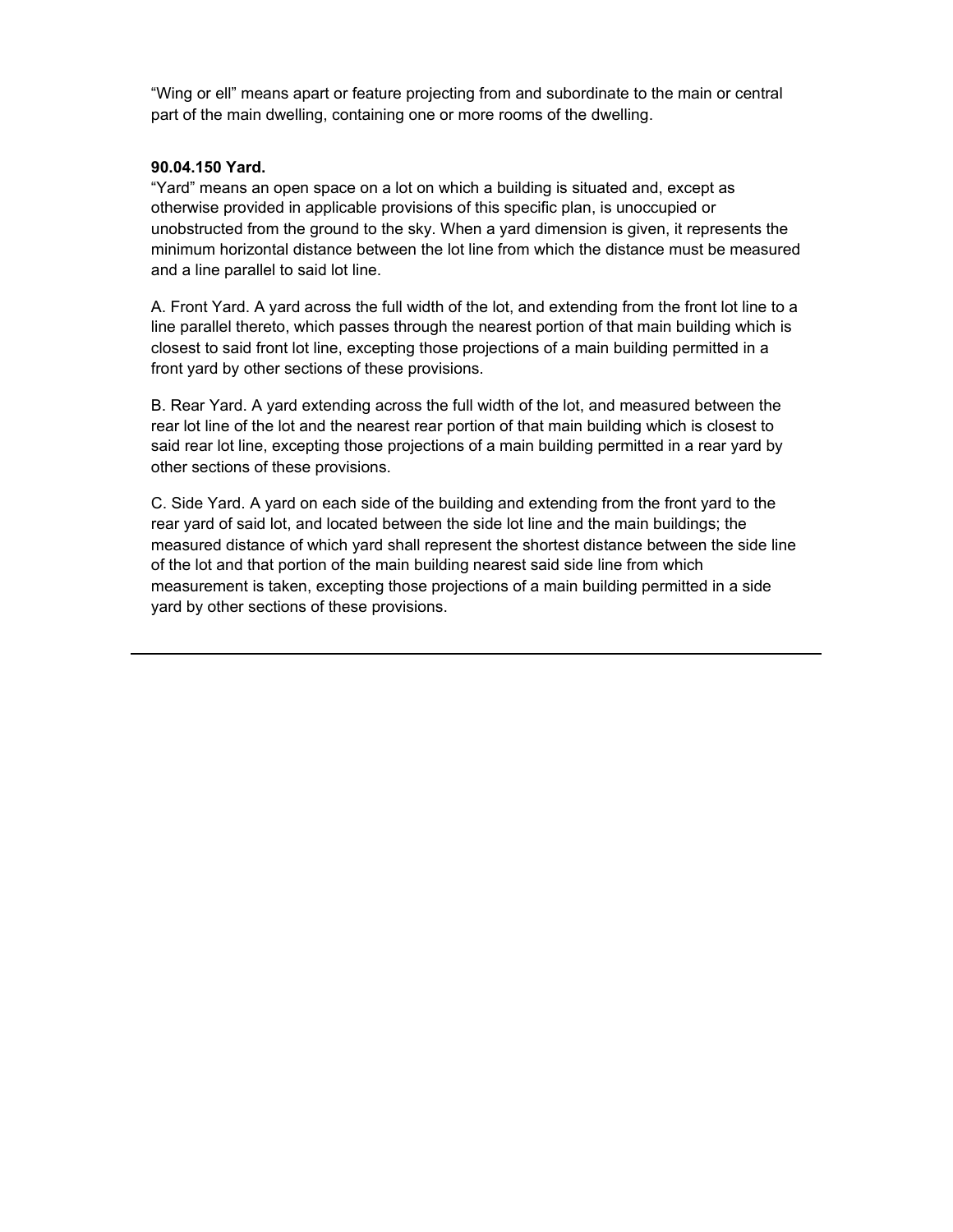### **90.06 CUSTOM HOMES ZONE**

**Chapter**

| Sections: |                                                |
|-----------|------------------------------------------------|
| 90.06.010 | Application - Purpose.                         |
| 90.06.020 | Uses permitted.                                |
| 90.06.030 | Development standards.                         |
| 90.06.040 | Width determination.                           |
| 90.06.050 | Maximum density.                               |
| 90.06.060 | Lot coverage.                                  |
| 90.06.070 | Distance between main and accessory buildings. |
| 90.06.080 | Maximum building height.                       |
| 90.06.090 | Minimum floor area.                            |
| 90.06.100 | Yard requirements.                             |
| 90.06.110 | Yard setback exceptions.                       |
| 90.06.120 | Fences, walls or hedges.                       |
| 90.06.130 | Garages.                                       |

### **90.06.010 Application - Purpose.**

 Custom Waterfront Homes Zone provides an area of medium density for custom-built, singlefamily**pplication – Purpose.**<br>Waterfront Homes Zone provides an area of medium density for custom-built,<br>homes to promote and protect those special amenities associated with The Custom Waterfront Homes Zone provides an area of medium density for custom-built,<br>single-family homes to promote and protect those special amenities associated with<br>waterfront living. The provisions of this chapter app single-family homes to<br>waterfront living. The<br>and Blue Anchor. and Blue Anchor.<br>**90.06.020 Uses permitted.** 

Detached single-family dwellings, including customary accessory uses and structures.

### **Development standards.** A.4,500

**.06.030 Development standards.**<br>Minimum Lot Area. The minimum lot area shall be 4.000 square feet for interior lots and **90.06.030 Development standards.**<br>A. Minimum Lot Area. The minimum I<br>4.500 square feet for corner lots. 0 square feet for corner lots.<br>three or more contiguous lots of record, under one ownership, may be divided into two

.<br>y three or more contiguous lots of record, under one ownership, may be divided into two<br>more lots by the filing of record of survey or parcel maps, subiect to City ordinances Any three or more contiguous lots of record, under one ownership, may be divided into two<br>or more lots by the filing of record of survey or parcel maps, subject to City ordinances<br>and/or State law. All lots thus created sh or more lots by the filing of record of survey or parcel maps, subje<br>and/or State law. All lots thus created shall conform to all minimur<br>frontage and setbacks, as elsewhere set forth in this chapter. ntage and setbacks, as elsewhere set forth in this chapter.<br>Minimum Lot Width and Frontage. The minimum lot width shall be 40 feet for interior lots

 <sup>45</sup> feet for corner lots. The minimum street frontage shall be <sup>25</sup> feet. The minimum B. Mir and 45 feet for corner lots. The minimum street frontage shall be 25 feet. The minimum water frontage shall be 25 feet, measured at the bulkhead.

## watch hontage onal be 20 feet, meast<br>90.06.040 Width determination.

onthology of the Consettangular-Shaped Consetted Angles.<br>Rectangular-Shaped Lots. Lot width shall be measured along a line equidistant to, and 10 **90.06.040 Width determination.**<br>A. Rectangular-Shaped Lots. Lot wid<br>feet from. the front property line. of from, the front property line.<br>Cul-de-Sac, Knuckle or Similar Lots. Lot width shall be measured 30 feet from the front

line along a curve concentriction.<br>Incentriction a curve concentric with the street line.<br>Ince along a curve concentric with the street line.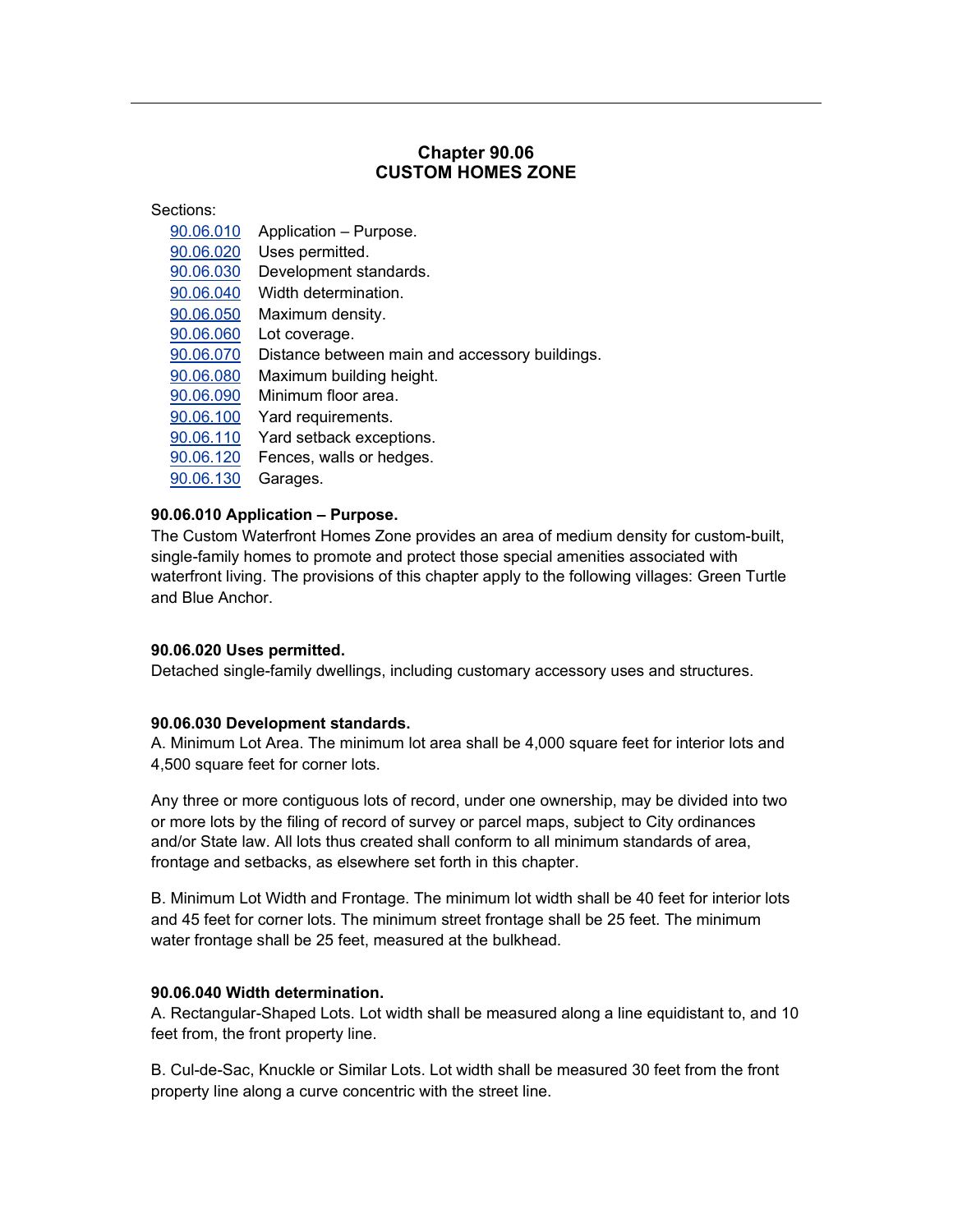Cul-de-Sac Lots Abutting Another Street, Channel, Bay orSimilar Properties. Lot width ll-de-Sac Lots Abutting Another Street, Channel, Bay or Similar Properties. Lot width<br>be measured 30 feet from the front property line along a curve concentric with the C. Cu shall be measured 30 feet from the front property line along a curve concentric with the street line.

## <sub>oa oot mio.<br>90.06.050 Maximum density.</sub>

Maximum density.<br>density shall not exceed one dwelling unit for each 4,000 square feet of lot area. **.06.050 Maximum density.**<br>aximum density shall not exceed one dwelling unit for each 4,000 square feet of lot area.<br>no case shall there be more than one dwelling unit located on any one parcel of land or Ma kimum density shall not exceed one dwelling unit for each 4,000 square feet of lot area.<br>o case shall there be more than one dwelling unit located on any one parcel of land or<br>No building other than the main building shall In no ca se shall there be more than one dwelling unit located on any one parcel of land or<br>uilding other than the main building shall be used for living purposes. Where a mair<br>crosses the boundary line(s) between two or more lots, lot. No building other than the main building shall be used for living purposes. Where a main<br>building crosses the boundary line(s) between two or more lots, those lots shall be<br>considered as a single parcel, and an additi building crosses the boundary line(s) between two or more lots, those lots shall be **90.06.060**

## alcreon.<br>90.06.060 Lot coverage.

**6.060 Lot coverage.**<br>ground floor area of all roofed structures on lots shall not occupy more than 55 percent **.06.060 Lot coverage.**<br>e ground floor area of all roofed structures on lots shall not occupy more than 55 percent<br>the lot area. Sun shades and/or patios, roofed or trellised, shall not be considered roofed The groun structures.

**90.06.070 Distance between main and accessory buildings.**<br>The minimum distance between the exterior walls of a main dwelling<br>building on the same lot shall be 10 feet. The minimum distance between the exterior walls of a main dwelling and an accessory building on the same lot shall be 10 feet.<br>**90.06.080 Maximum building height.** 

The maximum building height shall not exceed two stories or 35 feet.

### **90.06.090 Minimum floor area.**

onto Minimum floor area.<br>dwelling, constructed or erected, shall have a minimum living floor area of 2,000. **90.06.090 Minimum floor area.**<br>Each dwelling, constructed or erected, shall have a minii<br>square feet, including walls but exclusive of garage.

## **Yard requirements.** A.minimum

90.06.100 Yard requirements.<br>A. Front Yard. The minimum front yard shall be 10 feet, except that on cul-de-sacs the l **Yard requirements.**<br>′ard. The minimum front yard shall be 10 feet, except that on cul-de-sacs the<br>front vard may be reduced to five feet. Planters not to exceed 24 inches above nt Yard. The minimum front yard shall be 10 feet, except that on cul-de-sacs the<br>um front yard may be reduced to five feet. Planters not to exceed 24 inches above<br>shall be allowed in the front vard. For those lots that fro minimum front yard may be reduced to five feet. Planters not to exceed 24 inches above<br>grade shall be allowed in the front yard. For those lots that front partially on a cul-de-sac, th<br>setback shall be five feet on the cul grade shall be allowed in the front yard. For those lots that front partially on a cul-de-sac, the setback shall be five feet on the cul-de-sac portion and 10 feet on the remaining street frontage.

### B. Interior Side Yard.

or Side Yard.<br>The minimum interior side vard shall be five feet, except for a one-story garage the ie minimum interior side yard shall be five feet, except for a one-story garage the<br>vard of which on one side shall not be less than three feet. A garage may not be 1. The minimum interior side yard sha<br>side yard of which on one side shall r<br>split for purposes of this section. Iit for purposes of this section.<br>For a wharfage lot or an easement area in a waterway, the minimum side yard shall be

five from the sides.<br>The five feet from the sides of the wharfage lot or water way, the minimum side yard shall<br>the five feet from the sides of the wharfage lot or water easement area to the dock. a wharfage lot or an easement area in a waterway, the minimum side yard shall<br>bet from the sides of the wharfage lot or water easement area to the dock,<br>or ramp in this area. Planters not to exceed 24 inches above grade sh be five feet from the sides of the wha<br>wharf or ramp in this area. Planters r<br>allowed in the interior side vard. wharf or ramp in this area. Planters not to exceed 24 inches above grade shall be allowed in the interior side yard.<br>3. Exterior Side Yard. The minimum exterior side yard of a corner lot shall be 10 feet.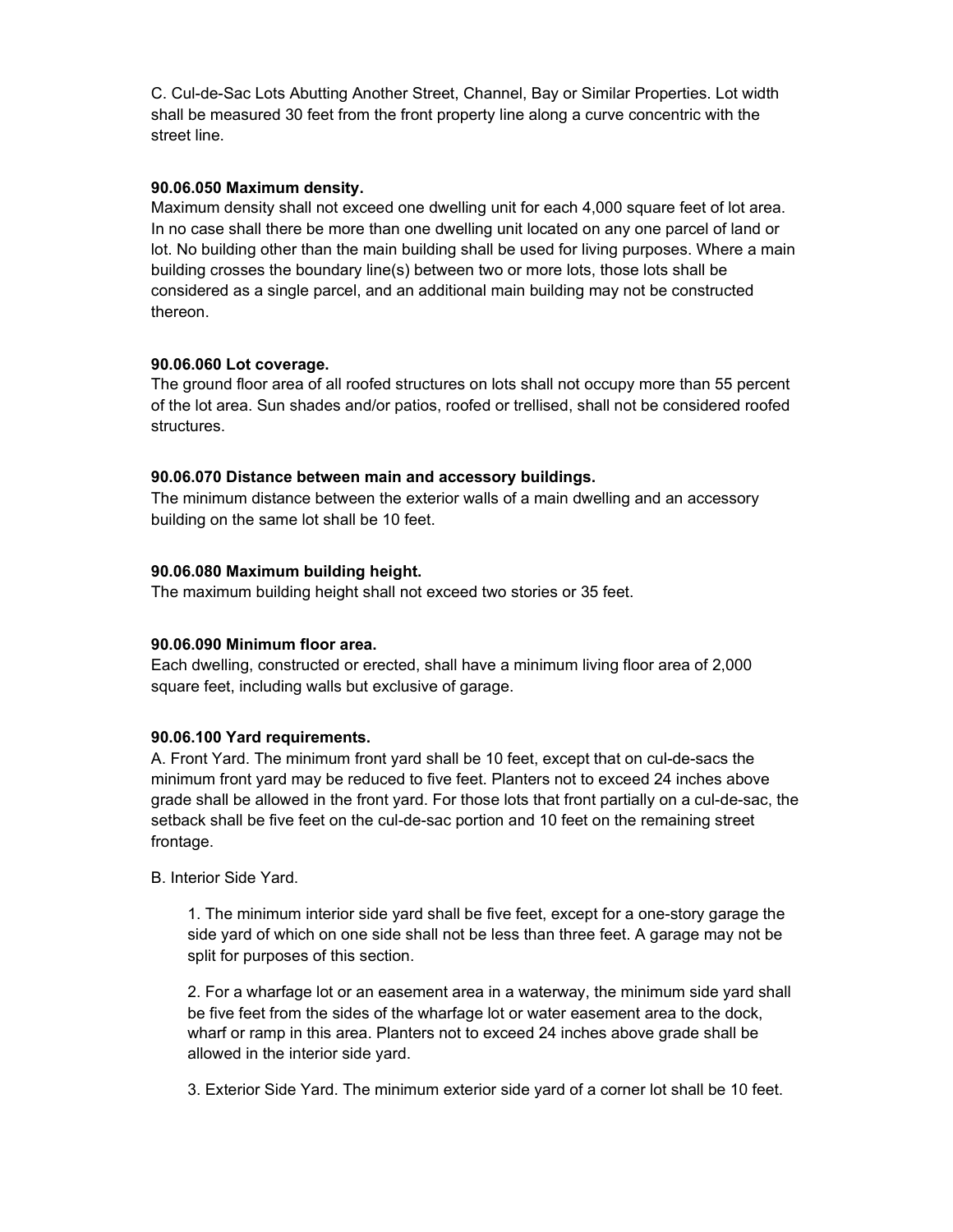Rear Yard. The minimum rear yard shall be <sup>15</sup> feet, measured from the bulkhead ear Yard. The minimum rear yard shall be 15 feet, measured from the bulkhead<br>to the main dwelling, or furthermost projection of the cantilevered wall, balcony or 4. Re ar Yard. The minimum rear yard shall be 15 feet, measured from the bulkhead<br>o the main dwelling, or furthermost projection of the cantilevered wall, balcony or<br>however, sun shades may project to within five feet of the ext wall to the main dwelling, or furthermost projection of the cantilevered wall, balcony or<br>deck; however, sun shades may project to within five feet of the exterior wall of the<br>bulkhead. Lots bounded on two sides by channel deck; however, sun shades may project to within five feet of<br>bulkhead. Lots bounded on two sides by channel waterways<br>of 15 feet from bulkhead to main dwelling on both sides. eet from bulkhead to main dwelling on both sides.<br>Structures other than the aforementioned sun shades shall be limited to planter

seats, other than the aforementioned sun shades shall be limited to planter<br>seats, benches, fountains, spas or pools including equipment for same, or a. Structures other than the aforementioned sun shades shall be limited to planter<br>walls, seats, benches, fountains, spas or pools including equipment for same, or<br>barbecue facilities not exceeding three and one-half feet walls, seats, benches, fountains, spas or pools including equipment for same, or s, seats, benches, fountains, spas or pools including equipment for same, or<br>becue facilities not exceeding three and one-half feet in height measured from<br>of the coping or cap on the bulkhead in the rear yard of the prope barbecue fa top of the coping or cap on the bulkhead in the rear yard of the property as constructed by the original developer. nstructed by the original developer.<br>Patio slabs, decks or other surface materials shall be limited to 12 inches in

slabs, decks or other surface materials shall be limited to 12 inches in<br>measured from the top of the bulkhead as constructed by the original b. Patio slabs, decks or other surface materials shall be limited to 1<br>height, measured from the top of the bulkhead as constructed by th<br>developer, but shall not exceed seven inches on the bulkhead.

## **Yard setback exceptions.** A.yard

**.06.110 Yard setback exceptions.**<br>Architectural Features. Architectural features may project 30 inches into the required side **6.110 Yard setback exceptions.**<br>chitectural Features. Architectural features may project 30 inches into the required side<br>and three feet into the required front and rear vard. Architectural features of one-story A. Archit yard and three feet into the required front and rear yard. Architectural features of one-story garages may project to within 18 inches of the side lot line. project to within 18 inches of the side lot line.<br>features are limited to a maximum of 25 percent of the length of each ground floor

 side and each second story side. B.or side and each second story side.<br>Unenclosed Stairways. Unenclosed stairways may extend four feet into the required rear

a.<br>B. Unenclosed Stairways. Unenclosed stairways may extend four feet into the required rear<br>yard and may extend into the required side yard to within three feet of the property line. yard and may extend into the required side yard to within three feet of the property line.<br>**90.06.120 Fences, walls or hedges.** 

**90.06.120 Fences, walls or hedges.**<br>A. Fences, walls or hedges may not be located in the required front yard. Fences, walls or hedges may not be located in the required front yard.<br>Fences or walls located in the required side vards shall not exceed eight feet in height:

that ferces or walls located in the required side yards shall not exceed eight feet in height;<br>that fences or walls in the required side vard located within one foot of the rear B. Fences or walls located in the required side yards shall not exceed ei<br>provided, that fences or walls in the required side yard located within on<br>vard shall comply with subsections (B)(1) and (B)(2) of this section. all comply with subsections (B)(1) and (B)(2) of this section.<br>No other portion of the rear vard shall have a fence or wall, over three and one-half

in the portion of the rear yard shall have a fence or wall, over three and one-half<br>in height, other than a clear, shatterproof glass windscreen with no top rail, or 1. No other portion of the rear yard shall have a fence or wall, over three and one-half<br>feet in height, other than a clear, shatterproof glass windscreen with no top rail, or<br>wrought iron or aluminum fence with balusters feet in height, other than a clear, shatterproof glass windscreen with no top rail, or wrought iron or aluminum fence with balusters not exceeding one-half inch in thickness and five feet in height. d five feet in height.<br>Pilasters not exceeding four and one-half feet in height with a ball light mounted on

phaters not exceeding four and one-half feet in height with a ball light mounted on<br>pilaster, not exceeding eight feet in height measured from top of bulkhead to top 2. Pilasters not exceeding four and one-half feet in height with a ball light mounted on<br>ch pilaster, not exceeding eight feet in height measured from top of bulkhead to top<br>globe, may be located in the rear yard. These regul each pilaster, not exceeding eight feet in height measured from top of bulkhead to top<br>of globe, may be located in the rear yard. These regulations for fences or walls in<br>required rear vards shall apply to both sides of th of globe, may be located in the rear yard. These regulations for fences or walls in required rear yards shall apply to both sides of the lot or lots, which have a bulkhead on two sides of the lot. two sides of the lot.<br>3. Fences, walls or hedges not exceeding eight feet in height may be erected in the

es, walls or hedges not exceeding eight feet in height may be erected in the<br>side vard of a corner lot, provided they are not closer than 25 feet to the front s, walls or hedges not exceeding eight feet in height ma<br>side yard of a corner lot, provided they are not closer tha<br>line for traffic safety vision. (Ord. 1956 § 12, 2004) property line for traffic safety vision. (Ord. 1956 § 12, 2004)

### **Garages.**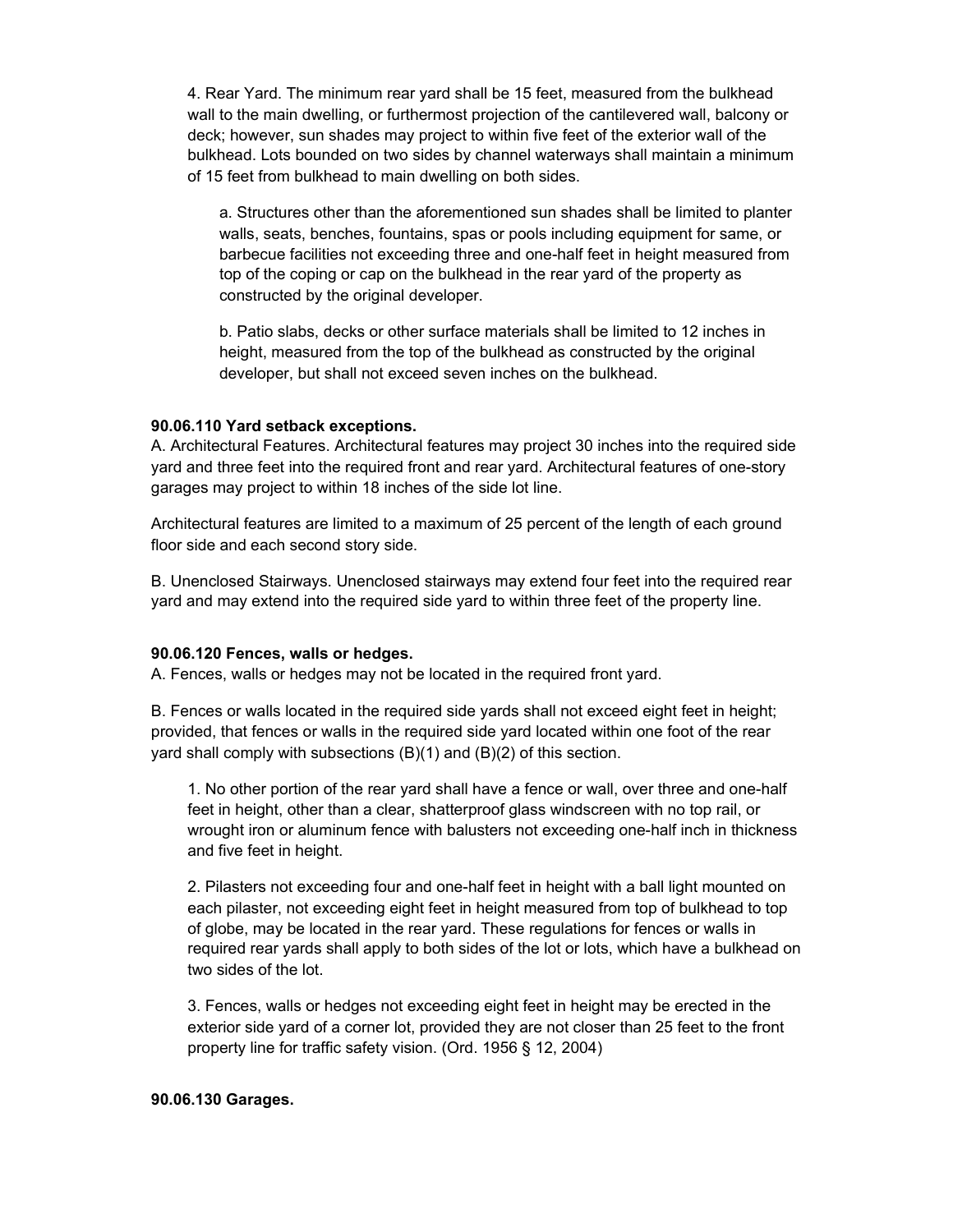dwelling unit shall maintain <sup>a</sup> fully enclosed garage capable of providing at the Each dwelling unit shall maintain a fully enclosed garage capable of providing at the<br>minimum two residential off-street parking spaces as set forth in Chapter 90.02 CMC. elling unit shall maintain a fully enclosed garage capable of providing at the<br>n two residential off-street parking spaces as set forth in Chapter <u>90.02</u> CMC,<br>Provisions. Garages shall be equipped with an operable garage mi General Provisions. Garages shall be equipped with an operable garage door to provide for its complete enclosure when not in active use by occupants.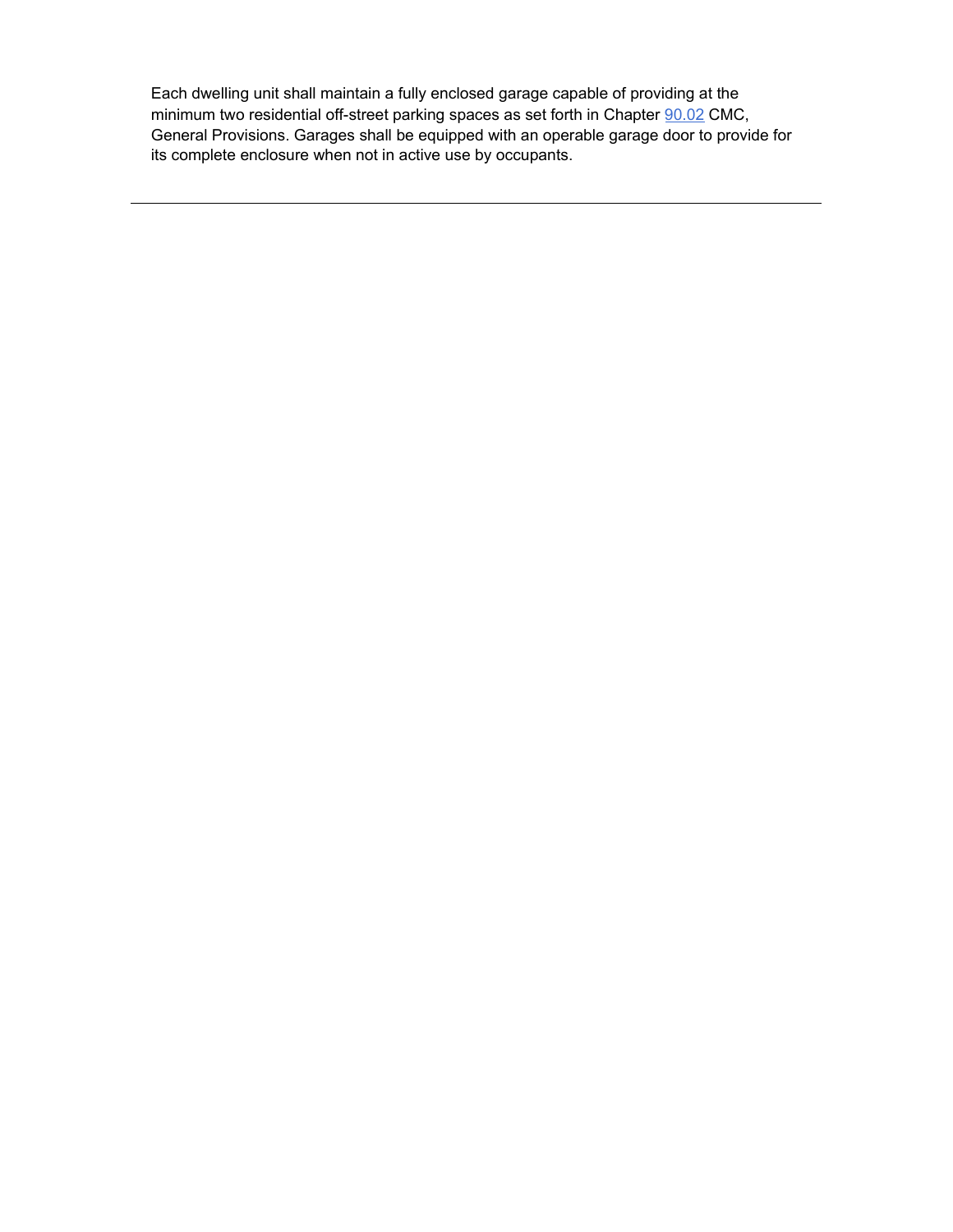### **90.08 VILLA ZONE**<br>**VILLA ZONE**

**Chapter**

| 90.08.010 | Application - Purpose. |
|-----------|------------------------|
| 90.08.020 | Uses permitted.        |
| 90.08.030 | Development standards. |
| 90.08.040 | Yard requirements.     |
| 90.08.050 | Setback exceptions.    |
| 90.08.060 | Parking requirements.  |

 regulations contained in this chapter establishing the Waterfront Villa Zone apply to the **90.08.010 Application – Purpose.**<br>The regulations contained in this chapter establishing the Waterfror<br>following association villages: Antigua, Kingston and Montego.

## **USE BERGE CONSTRUCT**<br>190.08.020 Uses permitted.

**lses permitted.**<br>buildings containing four or more attached dwelling units, and the customary **90.08.020 Uses permitted.**<br>Residential buildings containing foul<br>accessory uses and structures.

## abboosory abovana stractures.<br>90.08.030 Development standards.

**.08.030 Development standards.**<br>Lot Coverage. The total ground floor area of all roofed structures shall not occupy more **90.08.030 Development standard:**<br>A. Lot Coverage. The total ground f<br>than 60 percent of the lot area. on 60 percent of the lot area.<br>Maximum Building Height. The maximum building height shall not exceed three stories or

.<br>B. Maximum<br>40 feet. Minimum Floor Area. Each dwelling unit, constructed or erected, shall have <sup>a</sup> minimum

C. Minimum Floor Area. Each dwelling unit, constructed or erected, shall have a minimum<br>Iiving floor area of 1,400 square feet, including walls but exclusive of garage or carport.

## ward med or 1,400 square recreating<br>**90.08.040 Yard requirements.**

**08.040 Yard requirements.**<br>Waterway Setback. The minimum setback shall be 20 feet, measured from the face of the **90.08.040 Yard requirements.**<br>A. Waterway Setback. The minimum setback shall be 20 feet, n<br>bulkhead to the building wall at the center of each building. khead to the building wall at the center of each building.<br>Street Setback. The minimum setback shall be four feet, measured from the property line

e<br>B. Street Setback. The minir<br>to the wall of a building. the wall of a building.<br>Garage/Carport Setback. The minimum setback from the property line to the building wall

Garage/Carport Setback. The minimum setback from the property line to the building wall<br>a garage/carport shall be two feet on the interior street and zero setback on the exterior C. Gar **90.08.050**

## **Setback exceptions.** A.the

**.08.050 Setback exceptions.**<br>Architectural Features. Architectural features may project 30 inches into the setback from **08.050 Setback exceptions.**<br>vrchitectural Features. Architectural features may project 30 inches into the setback from<br>waterways, the setback from the street, or the courtyard. Second floor balconies or A. Architectural Features. Architectural features may project 30 inches into the setback from<br>the waterways, the setback from the street, or the courtyard. Second floor balconies or<br>building wing walls may project 10 feet the waterways, the setback from the street, or the courtyard. Second floor balconies or building wing walls may project 10 feet into the required setback from the waterways.

B. Unenclosed Stairways. Unenclosed stairways may extend from the second floor balcony to within five feet of the face of the bulkhead wall, between patios.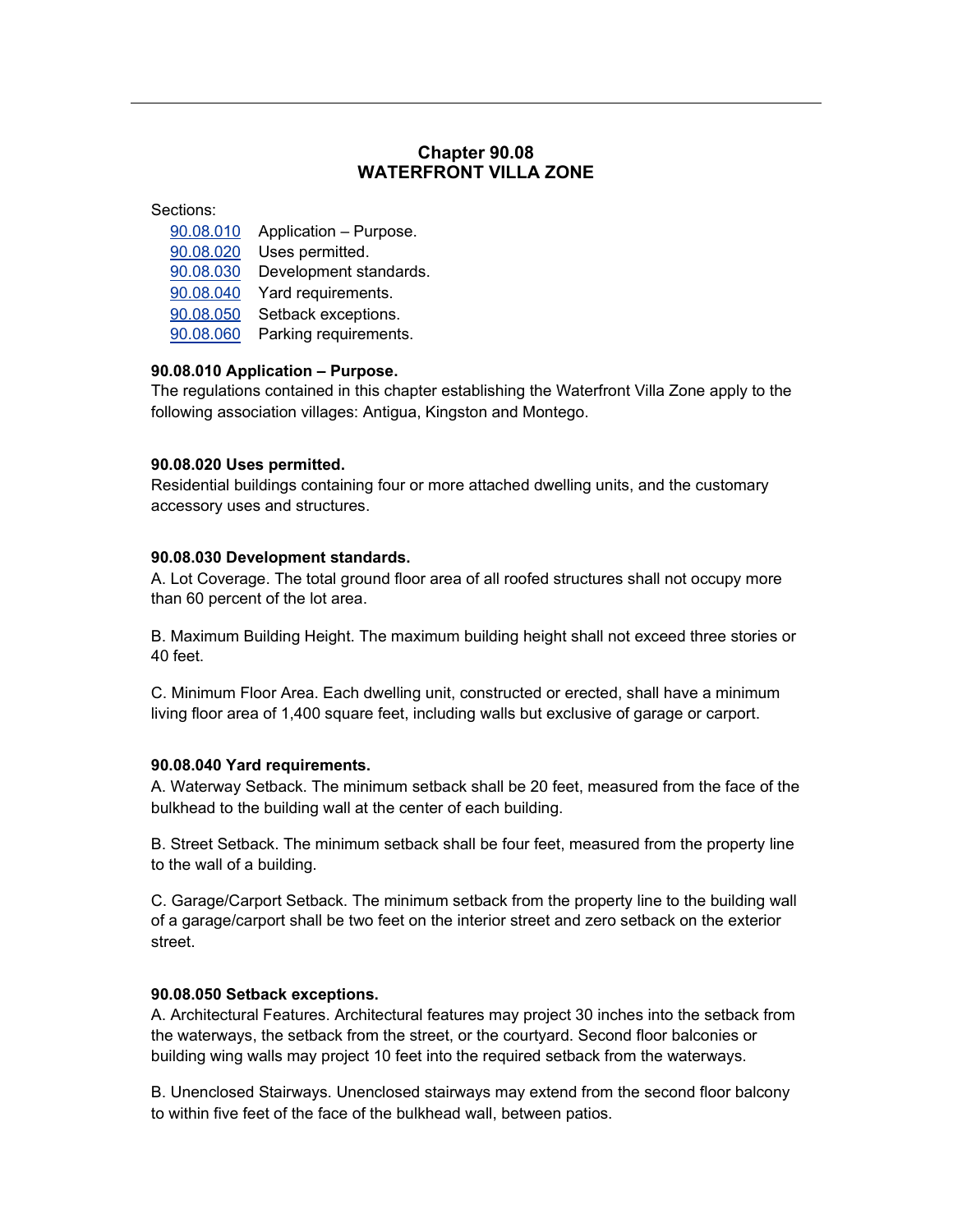Fences, Walls or Hedges. Masonry walls at the perimeter of <sup>a</sup> waterfront villa alls or Hedges. Masonry walls at the perimeter of a waterfront villa<br>or erected as part of the entry detail, or as a garage/carport wall, shall not C. Fend es, Walls or Hedges. Masonry walls at the perimeter of a waterfront villa<br>ment or erected as part of the entry detail, or as a garage/carport wall, shall not<br>10 feet in height. Fences used as screening, patio area or trash deve lopment or erected as part of the entry detail, or as a garage/carport wall, shall not<br>ed 10 feet in height. Fences used as screening, patio area or trash area enclosures<br>be located from the building face to a court or str exceed 10 feet in height. Fences used as screening, patio area or trash area enclosures<br>may be located from the building face to a court or street elevation walk, and shall not<br>exceed eight feet in height. Hedges not excee may be located from the building face to a court or street elevation walk, and shall not be located from the building face to a court or street elevation walk, and shall not<br>bed eight feet in height. Hedges not exceeding eight feet in height may be located on<br>part of the lot, provided they are not closer than exceed eight feet in heig<br>any part of the lot, provit<br>traffic safety vision. **Paraffic safety vision.**<br>**90.08.060 Parking requirements.** 

**90.08.060 Parking requirements.**<br>Each dwelling unit shall be provided with a minimum of two reasonably accessible, **rking requirements.**<br>g unit shall be provided with a minimum of two reasonably accessible,<br>usable, off-street parking spaces. The net dimensions of each space shall be a Each dwe lling unit shall be provided with a minimum of two reasonably accessible,<br>sly usable, off-street parking spaces. The net dimensions of each space shall be a<br>of nine feet by 18 feet. Space may be provided by either garage o continuou sly usable, off-street parking spaces. The net dimensions of each space shall be a<br>of nine feet by 18 feet. Space may be provided by either garage or carport. The<br>width of the required parking may be reduced to 17 feet and minimum of nine feet by 18 feet. Space may be provid<br>minimum width of the required parking may be reduce<br>spaces assigned to a particular unit are enclosed.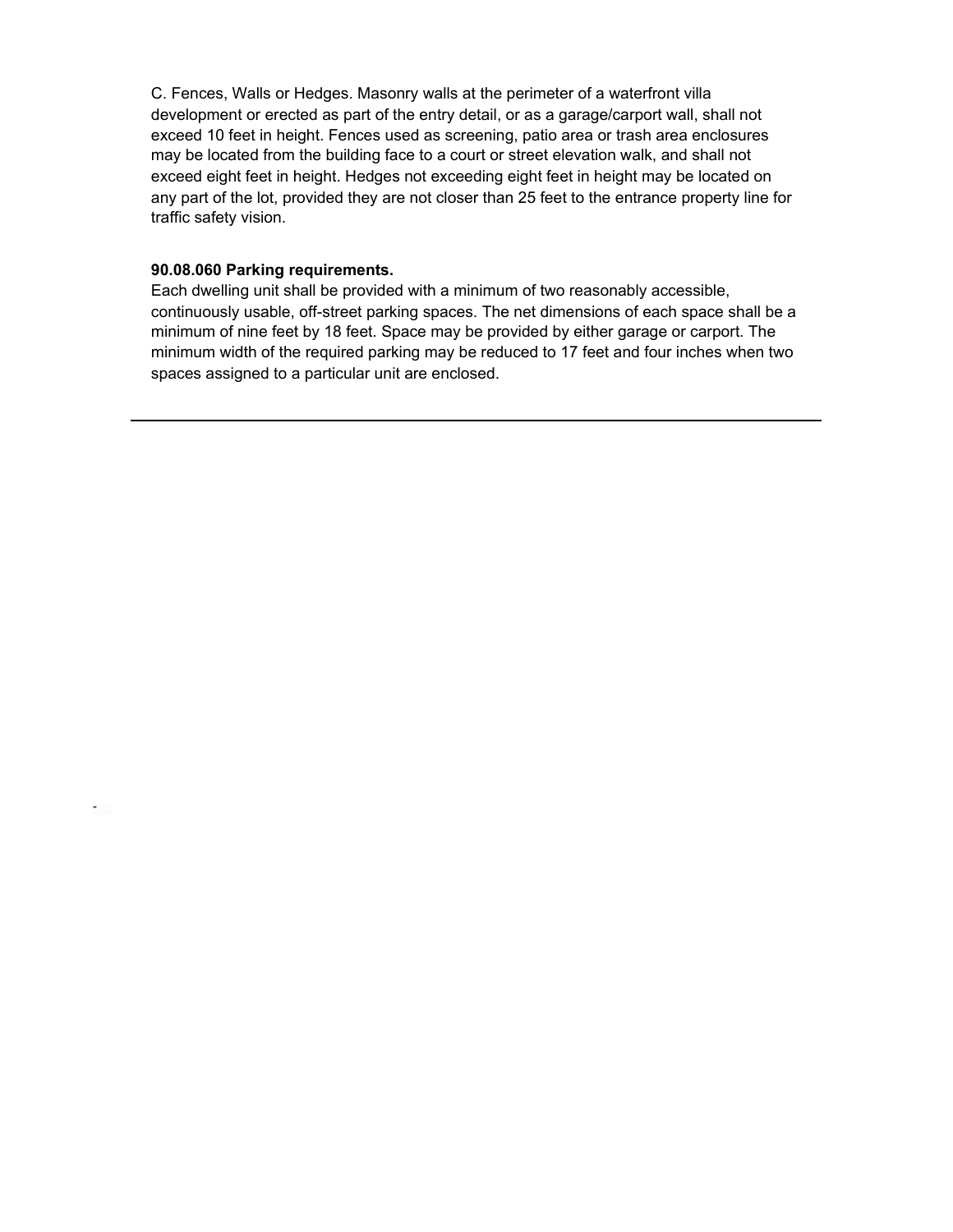### **90.10** *XILLAGE RESIDENCE ZONE*

**Chapter**

| Sections: |                                                |
|-----------|------------------------------------------------|
| 90.10.010 | Application - Purpose.                         |
| 90.10.020 | Uses permitted.                                |
| 90.10.030 | Development standards.                         |
| 90.10.040 | Width determination.                           |
| 90.10.050 | Maximum density.                               |
| 90.10.060 | Lot coverage.                                  |
| 90.10.070 | Distance between main and accessory buildings. |
| 90.10.080 | Maximum building height.                       |
| 90.10.090 | Minimum floor area.                            |
| 90.10.100 | Yard requirements.                             |
| 90.10.110 | Yard setback exceptions.                       |

### **90.10.010 Application - Purpose.**

Village Difference Cone<br>Village Residence Zone is designed as an integrated community of single-family, water-<br>The Village Residence Zone is designed as an integrated community of single-family, water-**0 Application – Purpose.**<br>ge Residence Zone is designed as an integrated community of single-family, water-<br>housing and recreational facilities. The Village Zone includes the following villages: The Villa oriented housing and recreational facilities. The Village Zone includes the following villages: Jamaica, Bahama, Trinidad, and Port Royale.

### **90.10.020 Uses permitted.**

**90.10.020 Uses permitted.**<br>The following uses are permitted in this zone:

A. Detached single-family dwellings and the customary accessory uses and structures.

## **Detaction of any of all the standards.**<br>190.10.030 Development standards.

**.10.030 Development standards.**<br>Minimum Lot Area. The minimum lot area shall be 3.600 square feet for interior lots and **030 Development standards.**<br>imum Lot Area. The minimum lot area shall be 3,600 square feet for interior lots and<br>square feet for corner lots, providing said lots are adioining a green area or mall. Lots A. Minimum Lot Area. The minimum lot area shall be 3,600 square feet for interior lots and<br>4,050 square feet for corner lots, providing said lots are adjoining a green area or mall. Lots<br>not adioining a green area or mall 4,050 square feet for corner lots, providing said lots are adjoining a green area or mall. Lots not adjoining a green area or mall shall be 3,800 square feet for interior lots and 4,275 square feet for corner lots. and

B. Minimum Lot Width and Frontage. The minimum lot width shall be 40 feet for interior lots and 45 feet for corner lots. The minimum street frontage shall be 25 feet.

## and 40 feet for somer lots. The millimities<br>90.10.040 Width determination.

.<br>1**0.040 Width determination.**<br>Rectangular-Shaped Lots. Lot width shall be measured along a line equidistant to, and **90.10.040 Width determination.**<br>A. Rectangular-Shaped Lots. Lot width sha<br>eight feet from, the front property line. nt feet from, the front property line.<br>Cul-de-Sac, Knuckle or Similar Lots. Lot width shall be measured 30 feet from the front property

Line along a curve concentric concentrictum B. Cul-de-Sac, Knuckle or Similar Lots. Lot width shall be mear<br>19 property line along a curve concentric with the street line. perty line along a curve concentric with the street line.<br>Cul-de-Sac Lots Siding onto Another Street, Channel, Bay, or Similar Properties. The lot width i

shall be measured along onto Another Street, Channel, Bay, or Similar Properties. The lot<br>Interval be measured along a line 30 feet from the front property line along a curve c. Cul-de-Sac Lots Siding onto<br>width shall be measured along<br>concentric with the street. concentric with the street.<br>**90.10.050 Maximum density.**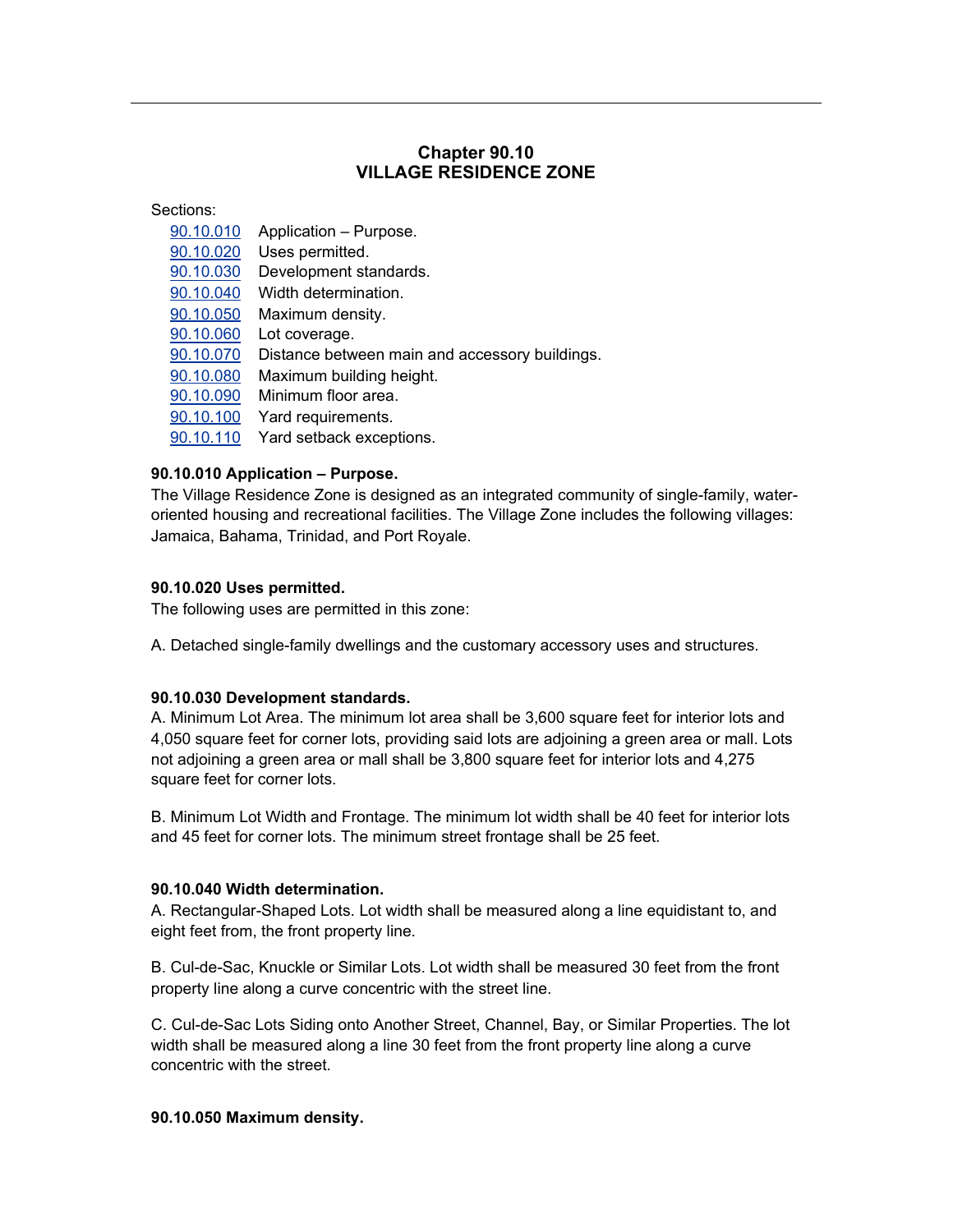maximum density shall not exceed one dwelling unit for each 3,600 square feet of lot In the maximum density shall not exceed one dwelling unit for each 3,600 square feet of lot<br>In no case shall there be more than one dwelling unit located on any one parcel of The maximum density shall not exceed one dwelling unit for each 3,600 square feet of lot<br>In no case shall there be more than one dwelling unit located on any one parcel of<br>or lot under single ownership. No building other than area. In no case shall there be more than one dwelling unit located on any one parcel of area. In no case sha<br>land or lot under sing<br>living purposes.

## nving parposes.<br>90.10.060 Lot coverage.

otal dia ground floot detain and the body.<br>total ground floor area of all roofed structures shall not occupy more than 55 percent of **90.10.060 Lot c**<br>The total ground<br>the lot area.

**Distance between main and accessory buildings.**<br>**The minimum distance between the exterior walls of a main dwelling building on the same lot shall be 10 feet.** The minimum distance between the exterior walls of a main dwelling and an accessory **building on the same lot shall be 10 feet.**<br>**90.10.080 Maximum building height.** 

The maximum building height shall not exceed two stories or 35 feet.

## **90.10.090 Minimum floor area.**

**.090 Minimum floor area.**<br>dwelling unit constructed or erected shall have a minimum living floor area of 1,600 **90.10.090 Minimum floor area.**<br>Each dwelling unit constructed or erected shall have a m<br>square feet, including walls but exclusive of garage.

### **Yard requirements.** A.front

**.10.100 Yard requirements.**<br>Front Yard. The minimum front vard shall be eight feet, excepting that on a cul-de-sac the **90.10.100 Yard requirements.**<br>A. Front Yard. The minimum front yard shall be<br>front vard mav be reduced to zero setback. Interior Side Yard. The minimum interior side vard shall be five feet, except for a one-<br>Interior Side Yard. The minimum interior side vard shall be five feet, except for a one-

,<br>erior Side Yard. The minimum interior side yard shall be five feet, except for a one-<br>garage, the side vard of which shall not be less than three feet. One interior side vard B. B. Interior Side Yard. The minimum interior side yard shall be five feet, except for a one-<br>story garage, the side yard of which shall not be less than three feet. One interior side yard<br>of any lot may be reduced to zero s story garage, the side y<br>of any lot may be reduc<br>Special Side Yard. ecial Side Yard.<br>Special Side Yard. One side vard of anv lot in Village Residence areas mav be reduced to

Special Side Yard. One side yard of any lot in Village Residence areas may be reduced<br>zero setback, providing that the remaining, opposite, side yard (a "special side yard") is C. Special Side Yard. One side yard of any lot in Village Residence areas may be reduced<br>to zero setback, providing that the remaining, opposite, side yard (a "special side yard") is<br>increased from five feet to 10 feet, ex to zero setback, providing that the remaining, opposite, side yard (a "special side yard") is tback, providing that the remaining, opposite, side yard (a "special side yard") is<br>from five feet to 10 feet, except that the special side yard for the "Egret" model<br>in Port Rovale Village may be six feet, and further exc increased from five feet to 10 feet, except that the special side yard for the "Egret" model<br>dwellings in Port Royale Village may be six feet, and further except that any corner lot shall<br>be subiect to subsection D of this dwellings in Port Royale Village may be six feet, and further except that any corner lot shall be subject to subsection D of this section, Exterior Side Yard. Development of homes with a special side yard shall be subject to the following standards: side yard shall be subject to the following standards:<br>The special side vard for a one-story garage shall not be less than five feet. The wall

The special side yard for a one-story garage shall not be less than five feet. The wall<br>the main dwelling and/or garage erected upon the property line shall have no door or 1. The  $s$ pecial side yard for a one-story garage shall not be less than five feet. The wall<br>ain dwelling and/or garage erected upon the property line shall have no door or<br>openings. The eave or rake of the first-story roof along th of the main dwelling and/or garage erected upon the property line shall have no door or<br>window openings. The eave or rake of the first-story roof along the zero setback may<br>project 30 inches beyond the property line: provi window openings. The eave or rake of the first-story roof along the zero setback may dow openings. The eave or rake of the first-story roof along the zero setback may<br>ect 30 inches beyond the property line; provided, that the roof shall not drain upon<br>adioining property: and provided further, that the deed project 30 inches beyond the property line; pro<br>the adjoining property; and provided further, th<br>an easement right for said encroachment. easement right for said encroachment.<br>Any modification, addition, reconstruction or replacement of a home constructed

the special side in the special side in the special side in<br>the special side vard may be expanded only on the first floor, and only within a 2. Any modification, addition, reconstruction or replacement of a home constructed<br>utilizing the special side yard may be expanded only on the first floor, and only within a<br>rectangular area formed by a projection of the o utilizing the special side yard may be expa<br>rectangular area formed by a projection of<br>constructed by the original developer. constructed by the original developer.<br>The "Egret" models referred to herein are located on lots 591, 596, 599, 601, 605, 607,

بر<br>Egret" models referred to herein are located on lots 591, 596, 599, 601, 605, 6<br>611, 614, 616, 618 of Map 11557, lots 794, 797, 799, 801, 804, 808, 810, 812,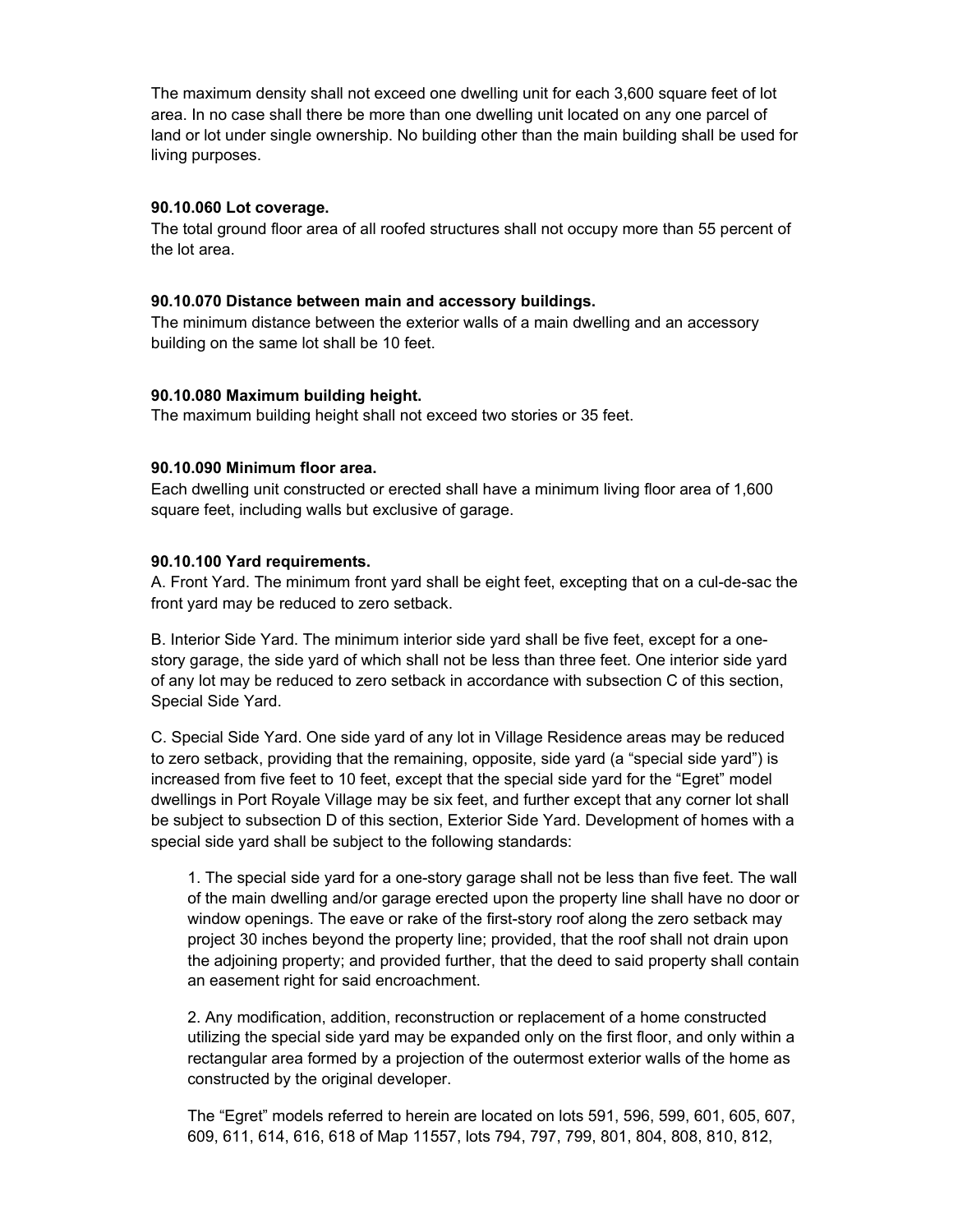814, 817, 819, 821, 823, 824, 830 of Map 11913, and lots 871, 873, 877, 880, 882, 817, 819, 821, 823, 824, 830 of Map 11913, and lots 871, 873, 877, 880, 882,<br>885, 888, 890, 891, 895, 898, 901, 905, 907, 912, 915, 918, and 920 of Map  $814, 87$ 12317. Exterior Side Yard. The minimum exterior side yard of <sup>a</sup> corner lot shall be <sup>10</sup> feet. When

Exterior Side Yard. The minimum exterior side yard of a corner lot shall be 10 feet. When<br>interior side vard of a corner lot is reduced to zero feet, the exterior side vard shall be D. Exterior Side Yard. Th<br>the interior side yard of a<br>increased to 15 feet. reased to 15 feet.<br>Rear Yard. The minimum rear vard shall be 20 feet: however, a wing or ell of the main

Yard. The minimum rear yard shall be 20 feet; however, a wing or ell of the main<br>or a deck may proiect to within 10 feet of the rear property line, providing a usable E. Rear Yard. The minimum rear yard shall be 20 feet; however, a wing or ell c<br>dwelling or a deck may project to within 10 feet of the rear property line, provid<br>rear vard of not less than 800 square feet remains. (Ord. 19 rear yard of not less than 800 square feet remains. (Ord.  $1987 \t{S}$  2, 2007)

## **Yard setback exceptions.** A.less

.<br>10.110 Yard setback exceptions.<br>Trellis. A trellis or sun shade may be installed in the required rear yard provided it is not **0.110 Yard setback exceptions.**<br>tellis. A trellis or sun shade may be installed in the required rear yard provided it is not<br>than 10 feet from the rear property line and does not encroach into the required 10-foot A. T ellis. A trellis or sun shade may be installed in the required rear yard provided it is not<br>than 10 feet from the rear property line and does not encroach into the required 10-foot<br>vard: it may abut the side property line less than 10 feet from the rear property line and does not encroach into the required 10-foot<br>side yard; it may abut the side property line at the zero lot line side of the residence. Height<br>of said trellis or sun shade sh side yard; it may abut the side property line at the zero lot line side of the residence. Height vard; it may abut the side property line at the zero lot line side of the residence. Height<br>d trellis or sun shade shall be limited to nine feet six inches above the first floor house<br>as constructed by the original develop of said trellis or sun shade shall be limited to n<br>slab, as constructed by the original developer.<br>one foot above top of trellis or sun shade. e foot above top of trellis or sun shade.<br>Decks. For those properties which rear upon public property or common association

ks. For those properties which rear upon public property or common association<br>decks or balconies may be installed in the required rear vard provided they are not B. Decks. For those properties which rear upon public property or common association<br>space, decks or balconies may be installed in the required rear yard provided they are not<br>less than 10 feet from the rear property line space, decks or balconies may be installed in the required rear yard provided they are not<br>less than 10 feet from the rear property line and do not encroach into the required side<br>vards. The maximum height, including any p han 10 feet from the rear property line and do not encroach into the required side<br>i. The maximum height, including any projections, guardrails, walls, or windscreens,<br>be limited to 13 feet above the first floor house slab yards. The maximum height, including any projections, guardrails, walls, or windscreens,<br>shall be limited to 13 feet above the first floor house slab as constructed by the original<br>developer. Rear vards with such decks or shall be limited to 13 feet above the first floor house slab as constructed by the original mited to 13 feet above the first floor house slab as constructed by the original<br>. Rear yards with such decks or balconies shall be exempt from providing the<br>800 square feet usable rear vard. Said quardrails, walls or wind developer. Rear yards with such decks or balconies shall be exempt from providing the<br>minimum 800 square feet usable rear yard. Said guardrails, walls or windscreens shall be<br>constructed only of clear shatterproof glass wi minimum 800 square feet usable rear yard. Said guardrails, walls or windscreens shall be<br>constructed only of clear shatterproof glass with no top rail, or wrought iron or aluminum<br>fence with balusters not exceeding one-hal constructed only of clear shatterproof glass with no top rail, or wrought iron or aluminum fence with balusters not exceeding one-half inch in thickness and no closer to each other than the minimum building code requirement. than the minimum building code requirement.<br>C. Other Structures. Other structures in the rear vard shall be limited to planter walls.

factures. Other structures in the rear yard shall be limited to planter walls,<br>facilities, pools or spas, including equipment for same, benches or seats, fountains C. Oth er Structures. Other structures in the rear yard shall be limited to planter walls,<br>ue facilities, pools or spas, including equipment for same, benches or seats, fountains<br>height shall be limited to three feet six inches a barbecue facilities, pools or spas, including<br>whose height shall be limited to three feet<br>constructed by the original developer. nstructed by the original developer.<br>Architectural Features. Architectural features may project 30 inches into the required side

chitectural Features. Architectural features may project 30 inches into the required side<br>and three feet into the required front and rear vard or common area. For zero side D. Ard hitectural Features. Architectural features may project 30 inches into the required side<br>nd three feet into the required front and rear yard or common area. For zero side<br>the eave or rake of the roof may project 30 inches vard and three feet into the required front and rear yard or common area. For zero side<br>the eave or rake of the roof may project 30 inches into the adjoining lot or common<br>provided the roof does not drain upon the adjoining pro yards the eave or rake of the roof may project 30 inches into the adjoining lot or comn<br>area, provided the roof does not drain upon the adjoining property; and provided furth<br>the deed to said property shall contain an ease area, provided the roof does not drain upon the adjoining property; and provided further, that<br>the deed to said property shall contain an easement right for said encroachment.<br>Architectural features of one-story garages ma the deed to said<br>Architectural fea<br>side lot line. e lot line.<br>Unenclosed Stairways. Unenclosed stairways may extend four feet into the required rear

E. Unenclosed Stairways. Unenclosed stairways may extend four feet into the required rear<br>vard and may extend into the required side vard to within three feet of the property line. nclosed Stairways. Unenclosed stairways may extend four feet into the required rear<br>nd may extend into the required side yard to within three feet of the property line,<br>five-foot side vards are required, and to within five yard and may extend into the required side yard to within three feet of the property line, where five-foot side yards are required, and to within five feet of the property line where 10foot side yards are required.<br>F. Fences, Walls or Hedges.

Front Yard. Fences, walls and hedges may not be located in the required front yard.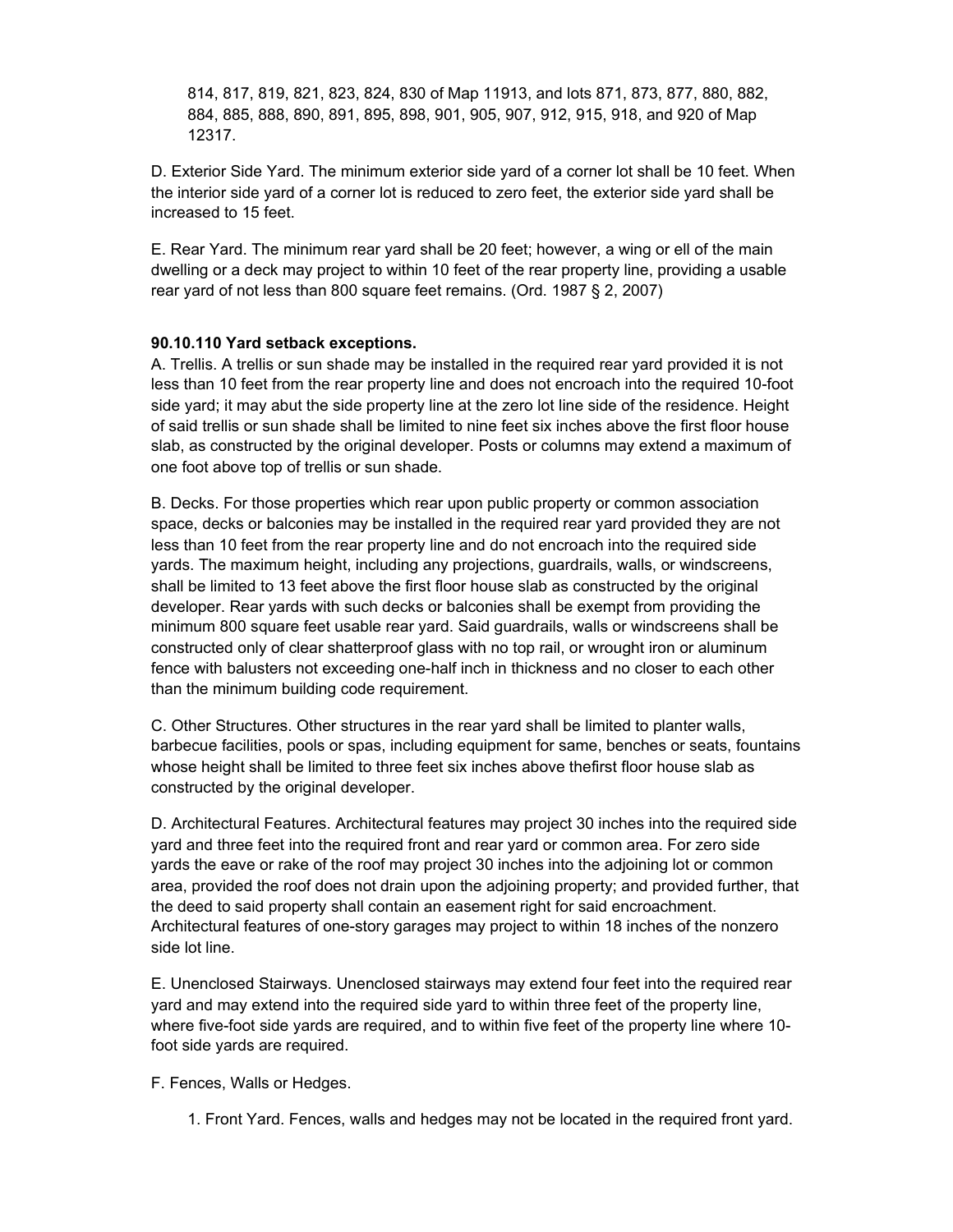Rear Yard. Fences, walls and hedges, not exceeding six feet in height, may be Yard. Fences, walls and hedges, not exceeding six feet in height, may be<br>in the required rear vards, and not exceeding eight feet in height in the required 2. R ear Yard. Fences, walls and hedges, not exceeding six feet in height, may be<br>ed in the required rear yards, and not exceeding eight feet in height in the required<br>vards: however, when common side vards of two lots are redu located in the required rear yards, and not exceeding eight feet in height in the required<br>ds; however, when common side yards of two lots are reduced to zero setback,<br>walls or hedges, not exceeding eight feet in height, may be lo side yar fences, walls or hedges, not exceeding eight feet in height, may be located in the required front and rear yards, and remaining side yard. quired front and rear yards, and remaining side yard.<br>Corner Lots. Fences or walls, not exceeding six feet in height, may be erected in the exterior

of Lots. Fences or walls, not exceeding six feet in height, may be erected in the<br>side vard of a corner lot, provided they are not closer than 25 feet to the front 3. Corne r Lots. Fences or walls, not exceeding six feet in height, may be erected in the<br>side yard of a corner lot, provided they are not closer than 25 feet to the front<br>line. When a corner lot and the adioining lot have a common exte ior side yard of a corner lot, provided they are not closer than 25 feet to the front<br>erty line. When a corner lot and the adjoining lot have a common side yard with a<br>setback, fences or walls, not exceeding eight feet in property I line. When a corner lot and the adjoining lot have a common side yard with a<br>back, fences or walls, not exceeding eight feet in height, may be erected in the<br>side vard of the corner lot, provided they are not closer than zero setl exterior side yard of the corner lot, provided they are not closer than 25 feet to the front property line to preclude impairment of traffic safety vision.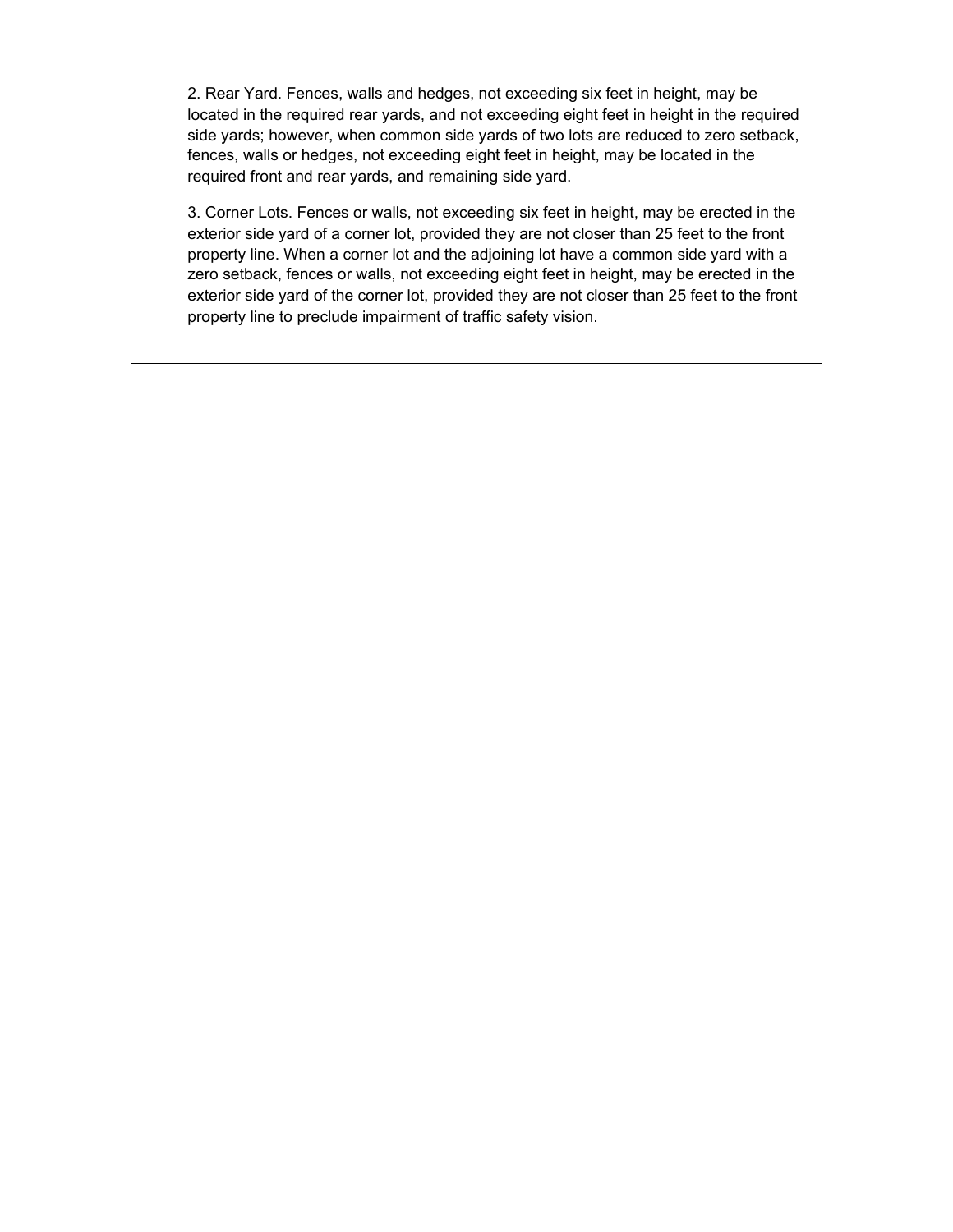### **90.12 TOWNHOUSE ZONE**

**Chapter**

- ctions:<br>90.12.010 Application Purpose. ctions:<br><u>90.12.010</u> Application – Purpos<br>90.12.020 Uses permitted. 90.12.010 Application – Purpose.<br><u>90.12.020</u> Uses permitted.<br>90.12.030 Development standards.
- 
- 90.12.020 Uses permitted.<br>90.12.030 Development standards<br>90.12.040 Yard requirements.
- 90.12.030 Development stan<br><u>90.12.040</u> Yard requirements<br>90.12.050 Yard setback.
	-

## **<u>90.12.050</u>** Yard setback.<br>**90.12.010 Application – Purpose.**

 regulations contained in this chapter establishing the Village Townhouse Zone apply to **) Application – Purpose.**<br>lations contained in this chapter establishing the Village Townhouse Zone apply to<br>homes in the following association villages: Jamaica, Bahama, Trinidad and Port The regulations conta<br>attached homes in th<br>Royale Villages.

# Royale Villages.<br>**90.12.020 Uses permitted.**

**90.12.020 Uses permitted.**<br>The following uses are permitted in this zone:

A. Attached dwellings and the customary accessory uses and structures.

**Preference awarrange and the easternary<br><b>90.12.030 Development standards.**<br>Single-story townhouses as constructed b<br>two stories. Single-story townhouses as constructed by the original developer cannot be converted to two stories.<br>A. Minimum Lot Area. The minimum lot area shall include the area occupied by the

A. Minimum Lot Area. The minimum lot area shall include the area occupied by the<br>residence and garage, plus a minimum rear yard of 500 square feet, excepting that when an nimum Lot Area. The minimum lot area shall include the area occupied by the<br>ence and garage, plus a minimum rear yard of 500 square feet, excepting that when an<br>court or atrium of a least 150 square feet is provided, the r residence and garage, plus a minimum rear yard of 500 square feet, excepting that when an<br>entry court or atrium of a least 150 square feet is provided, the rear yard may be reduced to<br>400 square feet: provided, that there 400 square feet; provided, that there are common areas as shown on the land use plan. percent

B. Lot Coverage. The ground floor area of all roofed structures may occupy up to 100 percent of the lot area, less required front and rear yards. exterior

 Distance between Main and Accessory Buildings. The minimum distance between the .<br>C. Distance between Main and Accessory Buildings. The minimum distance between the<br>exterior walls of a main dwelling and an accessory building on the same lot shall be 10 feet. erior walls of a main dwelling and an accessory building on the same lot shall be 10 feet.<br>Distance between Main Buildings. The minimum distance from the end exterior wall of a

building to the end exterior wall of a<br>building to the end exterior wall of an adiacent one- or two-story building shall be D. two-story building to the end exterior wall of an adjacent one- or two-story building shall be 25 feet clear. feet clear.<br>Maximum Building Height. The maximum building height shall not exceed two stories to a

E. Maximum Building Height. Th<br>maximum height of 35 feet. iximum height of 35 feet.<br>Minimum Floor Area. Each dwelling constructed or erected shall have a minimum floor

F. Minimum Floor Area. Each dwelling constructed or erected shall have<br>area of 1,400 square feet, including walls but exclusive of garages.

### area on 1,400 square reet, moldaing<br>**90.12.040 Yard requirements.**

**.12.040 Yard requirements.**<br>Front Yard. The minimum front vard shall be four feet, excepting that on a cul-de-sac the **2.040 Yard requirements.**<br>ont Yard. The minimum front yard shal<br>vard mav be reduced to zero setback.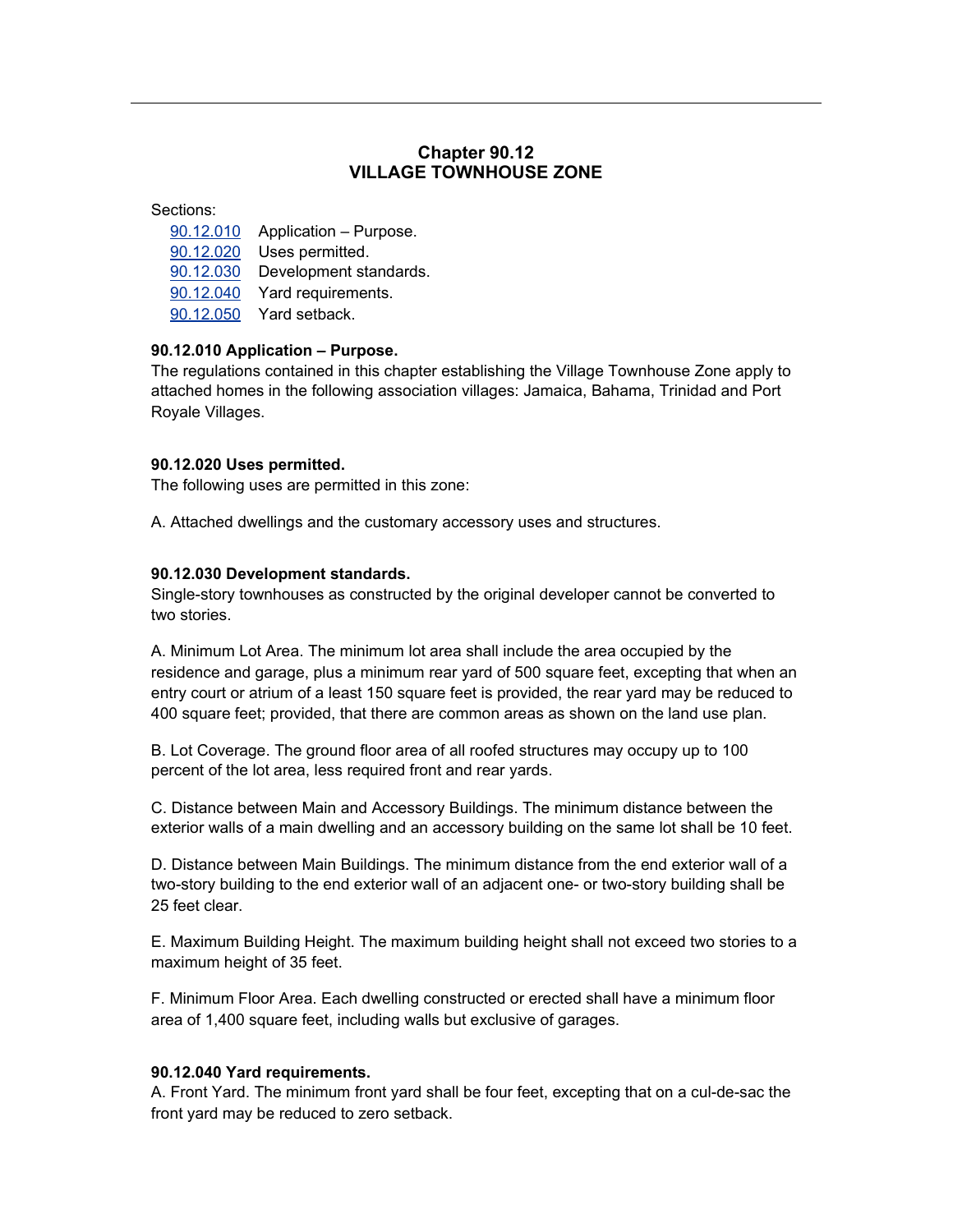nderior Side Yard. All interior side vards are zero setbacks with common walls.<br>C. Interior Side Yard. All interior side vards are zero setbacks with common walls. Interior Side Yard. All interior side yards are zero setbacks with common walls.<br>Exterior Side Yard. The minimum distance from the exterior wall of an end unit of a

C. Exterior Side Yard. The minimum distance from the exterior wall of an end unit of a building, siding onto another street shall be 20 feet to the face of the curb. lding, siding onto another street shall be 20 feet to the face of the curb.<br>Rear Yard. The minimum rear vard shall be 20 feet: however, a wing or ell of a main dwelling

Yard. The minimum rear yard shall be 20 feet; however, a wing or ell of a main<br>mav project to within 10 feet of the rear property line, providing a usable rear vard D. Rear Yard. The minimum rear yard shall be 20 feet; however, a wing or ell of a main<br>dwelling may project to within 10 feet of the rear property line, providing a usable rear yard<br>of not less than 500 square feet remains dwelling may project to within 10 feet of the rear property line, providing a usable rear yard of not less than 500 square feet remains. When an entry court or atrium of at least 150 square feet is provided, the usable rear yard may be reduced to 400 square feet. feet is provided, the usable rear yard may be reduced to 400 square feet.<br>Structures permitted in rear vards other than fences and walls described in CMC 90.12.050(B)

permitted in rear yards other than fences and walls described in CMC<br>shall be planter walls, barbecue facilities, pools or spas including 1. Structur is permitted in rear yards other than fences and walls described in CMC<br>5) shall be planter walls, barbecue facilities, pools or spas including<br>for same, benches or seats and fountains whose height shall be limited to 90.12  $f(0.050(B))$  shall be planter walls, barbecue facilities, pools or spas including<br>ment for same, benches or seats and fountains whose height shall be limited to<br>feet six inches above the first floor house slab as construct equipment for same, benches or seats a<br>three feet six inches above the first floor<br>developer. (Ord. 1956 § 13, 2004) developer. (Ord. 1956 § 13, 2004)

## **Yard setback.** A.30

.<br>12.050 Yard setback.<br>Architectural Features. Architectural features, including eaves and fireplaces, may project **12.050 Yard setback.**<br>Architectural Features. Architectural features, including eaves and fireplaces, may project<br>inches into the adioining lot or common area and two feet into the required front and rear A. A chitectural Features. Architectural features, including eaves and fireplaces, may project<br>ches into the adjoining lot or common area and two feet into the required front and rear<br>or common area, providing that the roof sha 30 inches into the adjoining lot or common area and two feet into the required front and rear<br>yard or common area, providing that the roof shall not drain upon the adjoining property; and<br>provided further, that the deed to yard or common area, providing that the roof shall not drain upon the adjoining property; and provided further, that the deed to said property shall contain an easement right for said encroachment. roachment.<br>Fences or Walls. Fences or walls may not be located in the required front yard. Fences or

nces or Walls. Fences or walls may not be located in the required front yard. Fences or<br>not exceeding four feet in height may be located in the required rear yard of homes in **B.** Fence s or Walls. Fences or walls may not be located in the required front yard. Fences or<br>exceeding four feet in height may be located in the required rear yard of homes in<br>Trinidad and Port Rovale Villages. Homes in Jamaica Vi walls not exceeding four feet in hei<br>Bahama, Trinidad and Port Royale<br>exceeding eight feet in height. eeding eight feet in height.<br>End or Corner Lot. The end lot or unit of a building siding onto another street may have a

or wall or Corner Lot. The end lot or unit of a building siding onto another street may have a<br>or wall not exceeding eight feet in height. located in the required rear yard, but no C. End or Corner Lot. The end lot or unit of a building siding onto another street may have a<br>fence or wall not exceeding eight feet in height, located in the required rear yard, but no<br>fence or wall on the exterior side o fence or wall not exceeding eight feet in<br>fence or wall on the exterior side of an e<br>property line for traffic safety vision.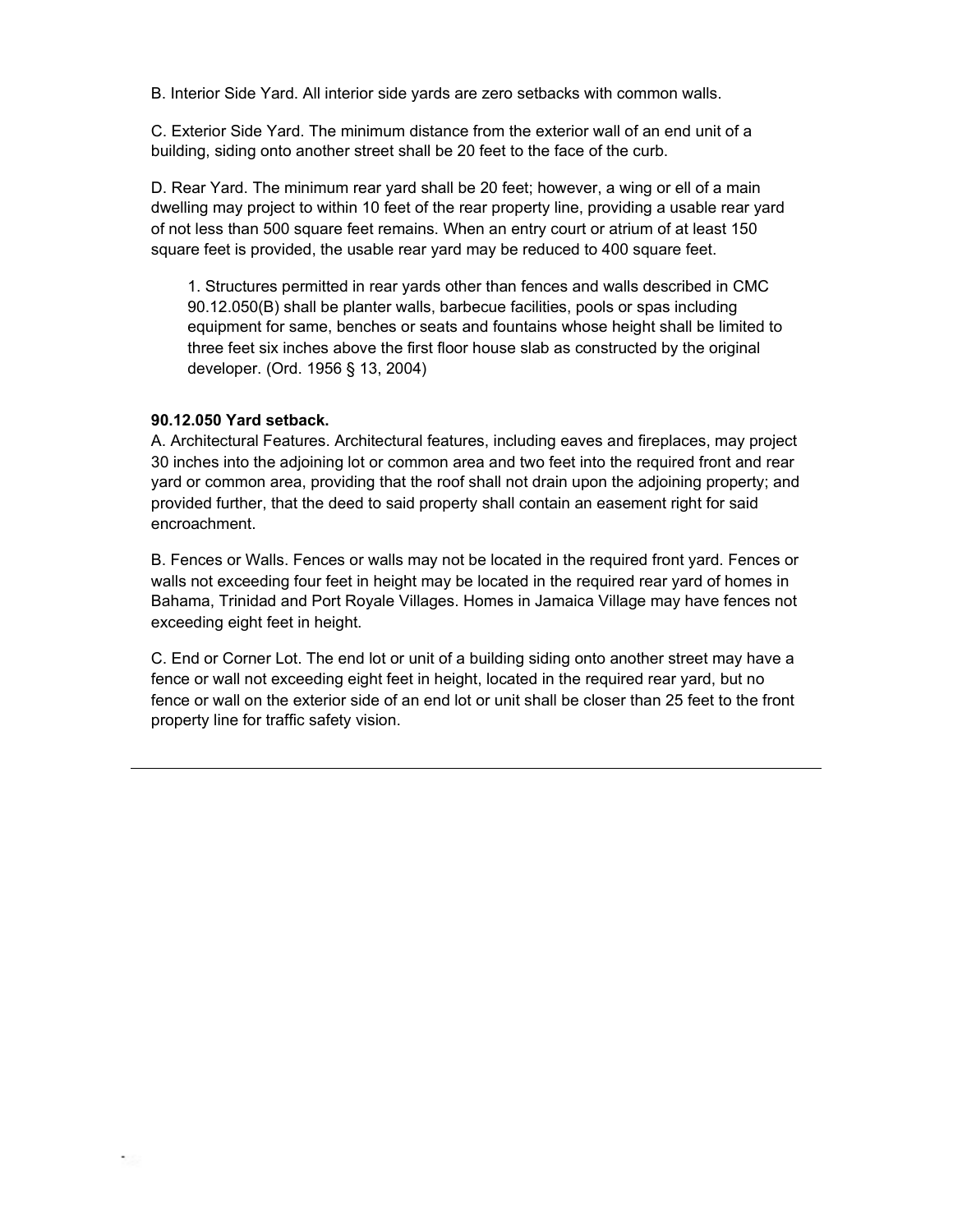### **90.14 CONDOMINIUM ZONE**

**Chapter**

- ctions:<br>90.14.010 Application and purpose. ctions:<br><u>90.14.010</u> Application and purp<br>90.14.020 Uses permitted. 90.14.010 Application and purpose.<br><u>90.14.020</u> Uses permitted.<br>90.14.030 Development standards.
- 
- 90.14.020 Uses permitted.<br>90.14.030 Development standards<br>90.14.040 Yard requirements. <u>90.14.030</u> Development standards.<br><u>90.14.040</u> Yard requirements.<br>90.14.050 Parking requirements.
- 
- 90.14.040 Yard requirements.<br><u>90.14.050</u> Parking requirements.<br>90.14.060 Exclusive use common areas.
- **<u>90.14.060</u>** Exclusive use common are<br>**90.14.010 Application and purpose.**

### 90.14.010 Application and purpose.

————<br>**4.010 Application and purpose.**<br>Village Condominium Zone provides a medium density area in the Mardi Gras Village **14.010 Application and purpose.**<br>؛ Village Condominium Zone provides a medium density area in the Mardi Gras Village<br>statutory condominium structures meeting the social, economic, and aesthetic The Village C for statutory condominium structures meeting the social, economic, and aesthetic requirements of the Coronado Cays community.

### **90.14.020 Uses permitted.**

**90.14.020 Uses permitted.**<br>Residences of one- and/or two-story structures containing four or more living units or one-**4.020 Uses permitted.**<br>dences of one- and/or two-story structures containing four or more living units or one-<br>two-story unattached structures, each providing a single living unit including the Residence and two-story unattached structures, each providing a single living unit including the customary accessory uses and structures.

## **Development standards.** A.55

.**14.030 Development standards.**<br>Lot Coverage. The ground floor area of all roofed structures shall not occupy more than **90.14.030 Development stan**<br>A. Lot Coverage. The ground f<br>55 percent of the lot area. percent of the lot area.<br>Maximum Building Height. Buildings and/or dwelling units may be either one or two stories

.<br>B. Maximum Building Height. Buildings and/or dwelling units r<br>stories but mav not exceed a maximum height of 35 feet. ries but may not exceed a maximum height of 35 feet.<br>Minimum Floor Area. Each dwelling unit shall have a minimum floor area of 1.300 square

c. Minimum Floor Area. Each dwelling unit shall have a minimum floor are<br>feet of living area, including walls, but exclusive of garage or carport.

## rect of ining area, moldang walle, bi<br>**90.14.040 Yard requirements.**

.<br>14.040 Yard requirements.<br>Setback Requirements. The minimum setback from any private street shall be four feet **l.040 Yard requirements.**<br>:tback Requirements. The minimum setback from any private street shall be four feet<br>curb face, excepting that on a cul-de-sac the setback may be reduced to zero. The A. Setback Requirements. The minimum setback from any private street shall be four feet<br>from curb face, excepting that on a cul-de-sac the setback may be reduced to zero. The<br>minimum setback from any property line shall be from curb face, excepting that on a cul-de-sac the setback may be reduced to zero. The curb face, excepting that on a cul-de-sac the setback may be reduced to zero. The<br>num setback from any property line shall be 25 feet, except that the minimum setback<br>the property lines adjacent to Lots 849, 850, 855, and minimumfrom the property lines adjacent to Lots 849, 850, 855, and 926 shall be 10 feet. The minimum setback from any property line within Lot 853 shall be 10 feet.

B. Architectural Features. Architectural features may project 30 inches into the required setback. Fences, Walls or Hedges. Masonry walls at the west property lines shall not exceed

ces, Walls or Hedges. Masonry walls at the west property lines shall not exceed<br>feet in height. Masonry walls erected as part of the entry detail, or as a garage/carport  $C. F($ ences, Walls or Hedges. Masonry walls at the west property lines shall not exceed<br>n feet in height. Masonry walls erected as part of the entry detail, or as a garage/carport<br>shall not exceed 10 feet in height. Fences used seven feet in height. Masonry walls erected as part of the entry detail, or as a garage/carport<br>wall, shall not exceed 10 feet in height. Fences used as screening for a patio area or trash<br>enclosure area shall not exceed s wall, shall not exceed 10 feet in height. Fences used as screening for a patio area or trash hall not exceed 10 feet in height. Fences used as screening for a patio area or trash<br>ure area shall not exceed seven feet in height. Fences, wall, or hedges may not be<br>than 25 feet to the entrance property line to preclud enclos vision.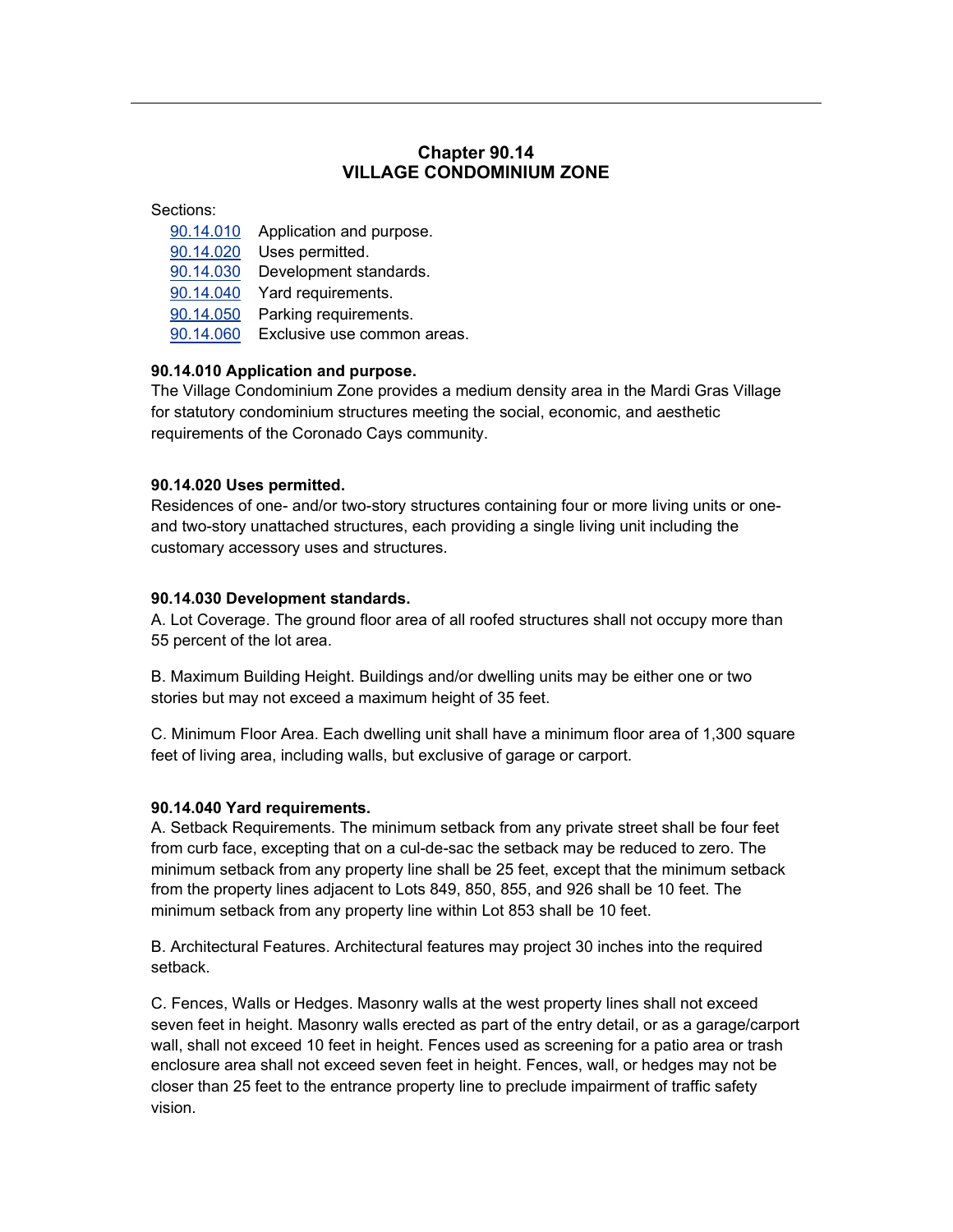### **90.14.050 Parking requirements.**

 $\mathcal{L}(\mathbb{R})$ 

**90.14.050 Parking requirements.**<br>Each dwelling unit shall be provided with a minimum of two reasonably accessible, **rking requirements.**<br>g unit shall be provided with a minimum of two reasonably accessible,<br>usable, off-street parking spaces. The net dimensions of each space shall be Eacl continuously usable, off-street parking spaces. The net dimensions of each space shall be nine feet by 20 feet. Space may be provided by either garage or carport.

## mile feet by 20 feet. Opdee may be provided by<br>**90.14.060 Exclusive use common areas.**

os Exclusive use common areas.<br>The present wards shall be for the exclusive use of respective units as defined in the **:Iusive use c**<br>d side yards s<br>plan.